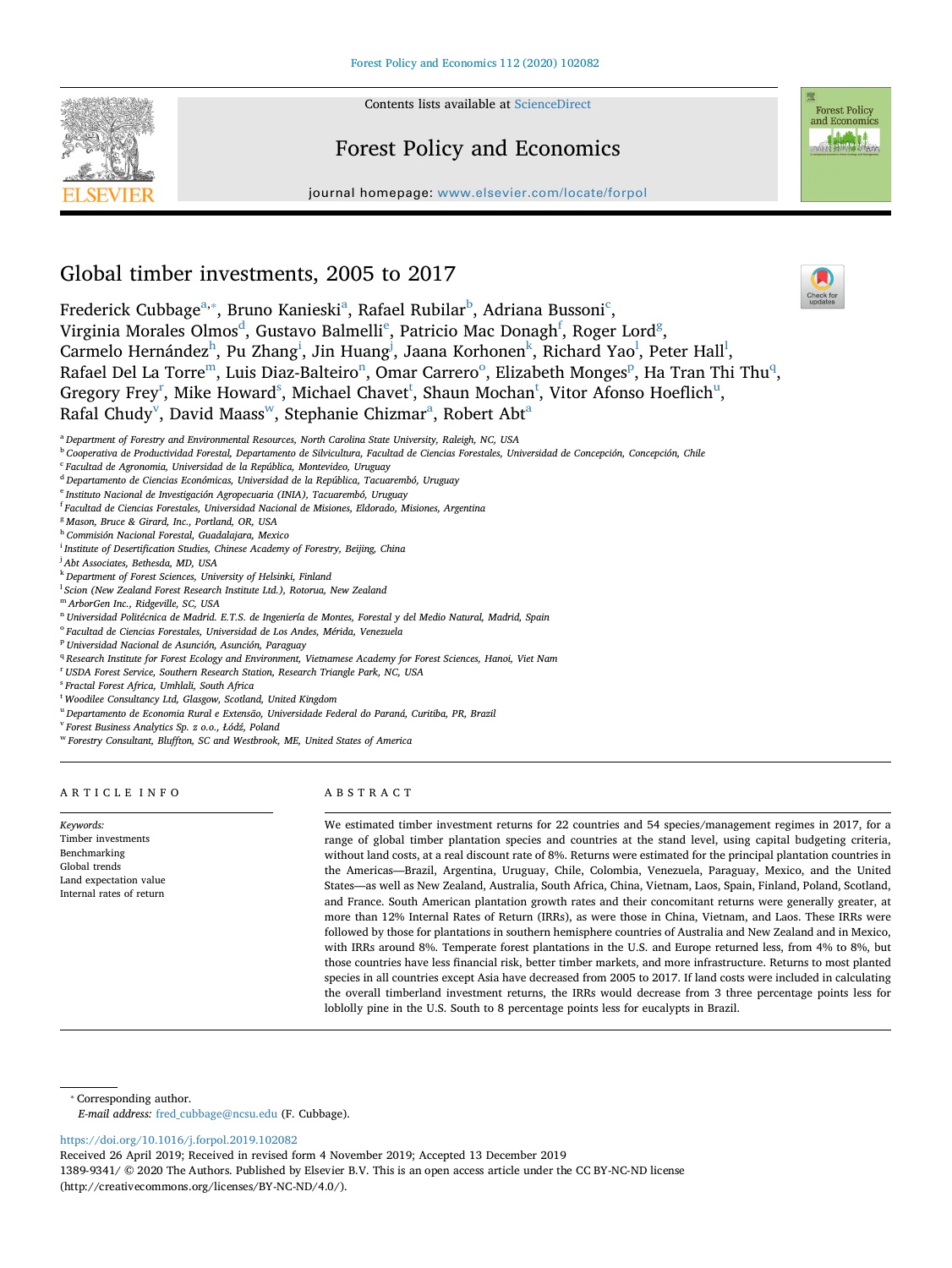#### **1. Introduction**

Global timber investments are a continuing subject of interest to analysts and investors in forest policy and economics. The objective of this research was to examine the current timber investment returns in many regions throughout the world. We performed a longitudinal study of timber investment returns and trends, without the costs of land, for selected countries and species as of 2017. We compared those with prior research we have conducted back to 2005, as well as with other related forest economics literature. This research and analysis can help investors and policy makers compare timber returns among countries based on the underlying forest growth, factor costs, and timber prices; provide benchmarks for important countries in the world; and offer a template for more detailed analyses for their own investments.

The article begins with a literature review of the research on timber investments; proceeds to briefly explain our fairly standard economic analysis methods; summarizes the current global plantation and planted forest investment returns that we have found; examines trends; and draws conclusions about comparative advantages among countries and regions.

Investment returns in planted forests, as well as the risks of those returns, usually drive most of the purposeful forest harvesting and regeneration decisions throughout the world, ceteris paribus. Alternative land uses also affect forest harvesting and retention, but even these tradeoffs between forests and developed or agriculture land uses usually depend on comparative land rents or needs for subsistence and shelter. In addition, the comparative returns among countries in the world also drive their competitive advantage in global forest products manufacturing and trade. Timber investments at the stand level will not only determine the profits and competitive advantage within each country, but also the comparative advantages that countries have to gain more market share and capture increases in global forest products consumption.

Timber investment analyses also help explain the increase in forest plantation area and future projections for more planted forests [\(Carle](#page-10-0) [and Holmgren, 2008](#page-10-0); [Payn et al., 2015](#page-11-0); [Nepal et al., 2019](#page-11-1)), the increase in forest industry investments, and the role of forest plantation timber to substitute for timber coming from natural forests (e.g., [Sedjo, 1983](#page-11-2); [Binkley, 1997;](#page-10-1) [Sedjo and Botkin, 1997](#page-11-3); [Buongiorno and Zhu, 2014](#page-10-2)). While planted forests have detractors as well as proponents—see balanced discussions by [Cossalter and Pye-Smith \(2003\)](#page-10-3), [Pirard et al.](#page-11-4) [\(2016, 2017\)](#page-11-4)—their area and share of industrial wood they provide continues to increase. Since we started our studies in 2005, many new world class pulp mills have been built throughout the world, with the brunt of them in the selected developing countries we have benchmarked through the last 15 years, although new plants now exist or are planned in Asia and Finland at least.

As co-authors here and previously, we have cooperated to collect data, provide summaries, and perform analyses of timber investment returns for more than a decade [\(Cubbage et al., 2007, 2010, 2014\)](#page-10-4). We have slowly built the cooperating research team for this work, and now we have collected data of forest returns for 22 countries and 54 species in the world. Core countries in North and South America have been represented for the duration of these analyses, and other countries in Oceania, Asia, and Europe have been added in the 2010s. We focus mostly on returns from planted forests, which are the focus for most domestic or foreign investors, but also address some common natural forest systems where they are available and relevant.

# **2. Literature review**

Timber investments are one of many assets that investors may choose. There is varied literature on timberland investments in general, as well as some on comparisons with other asset classes. We briefly review the literature on timberland finance first, and then provide details on other studies that analyzed timberland investments in various countries.

#### *2.1. Timberland finance*

Early timber finance literature, which included both popular articles and refereed research, developed the general principles for modern forestry investments as an asset class. These included concepts that timber investments had several principal components of returns—biological growth; increase in timber values with age by product class; some timber real price increases greater than inflation; opportunities for land price appreciation; higher and better use (HBU) sales on parts of large timberland properties; and merits of timberland in a mixed portfolio. These concepts and a number of forestry sector strategic decisions led a major shift to the transition of timberland ownership in the United States and some other countries.

In the United States, in the four decades since 1980, virtually all major Vertically Integrated Forest Products Companies (VIFPCs) have sold their timberland to other institutional or individual owners. These lands are managed by Timber Investment Management Organizations (TIMOs), or were spun off their corporate lands into Real Estate Investment Trusts (REITs) [\(Korhonen et al., 2016](#page-10-5)). This conversion was prompted by relatively poor corporate financial performance; limits to corporate timberland price appreciation due to standard accounting principles; opportunities to cash out on significantly appreciated land values; declining incentive to own and produce their own wood supply; prohibitive federal tax treatment for C-Corporations; and the opportunity to structure forestland holdings as a pass-through tax entity and avoid corporate taxes ([Hickman, 2007](#page-10-6); [Zhang et al., 2012](#page-11-5)).

In other countries, most notably New Zealand, Australia, and South Africa, government developed timberlands were sold to TIMOs or other private investors. These conversions from industry and government to TIMOs and REITs, as well as changes in U.S. pension laws regarding investments, spurred a major institutional interest in timberland assets. In addition, high wealth investors from Europe and the Middle East began investing more in forest assets. Large and small private owners in the U.S. and other countries still maintain a keen interest in forest investments as well, of course.

Various scholarly research examined returns to timber investments using modern financial and portfolio theory (e.g., [Mills and Hoover,](#page-11-6) [1982;](#page-11-6) [Redmond and Cubbage, 1988](#page-11-7); [Cascio and Clutter, 2008;](#page-10-7) [Mei and](#page-11-8) [Clutter, 2010;](#page-11-8) [Martinez-Oviedo and Medda, 2017](#page-10-8)), which is examined in detail in another paper in *Forest Policy and Economics* ([Mei, 2019](#page-10-9))*.* This research generally found that timber investments provided moderate returns, with less systematic risk than comparable stock returns. They also provided theory and evidence that helped support the merits of timberland as a viable asset class for institutional investors as part of a balanced portfolio, as did a number of annual or periodic timber investments conferences that have developed in the U.S. and elsewhere.

Timber prices and timber markets remained quite attractive until the U.S. major recession of 2008, and most literature until that time continued to find that timberland offered reasonable investment returns with less risk than stocks or bonds. However, faced with an extended ten year decrease in real timber stumpage prices since 2008 in the U.S. South (albeit not the Pacific Northwest), the viability of forest investments has been questioned or at least re-examined. As one response to this issue, we focus here on scholarly research on individual timber and timberland investments for various countries in the world.

## *2.2. Timber and timberland investments*

Experts and popular articles have examined and discussed timberland returns for at least a century since the development of the [Faustmann \(1849\)](#page-10-10) Formula for calculating forest land expectation values and its subsequent widespread applications (e.g., [Duerr, 1993](#page-10-11); [Gregory, 1987;](#page-10-12) [Klemperer, 2003](#page-10-13); [Wagner, 2012](#page-11-9)), and this increased considerably as a new forest plantation sector has developed. Scholarly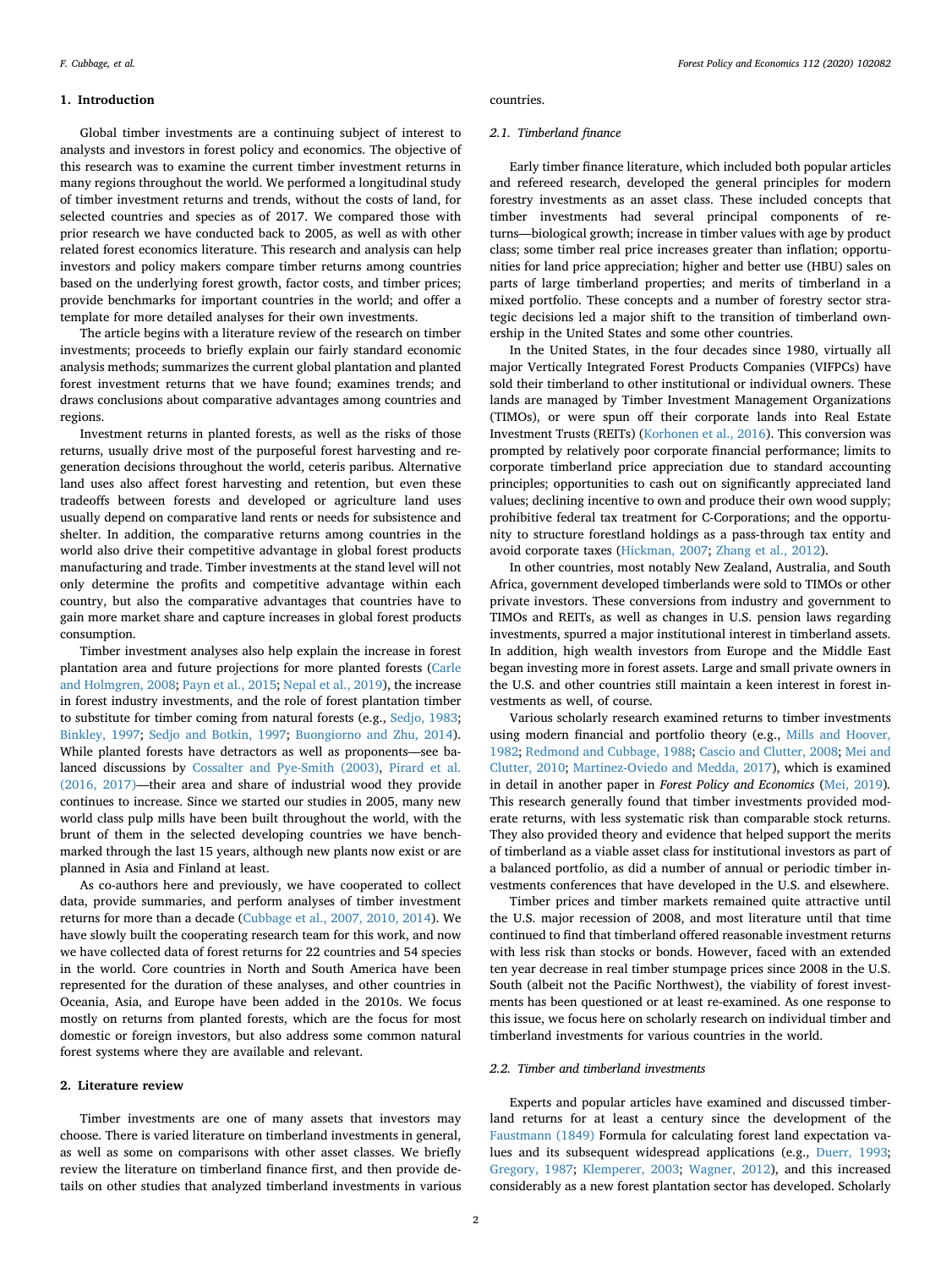#### <span id="page-2-0"></span>**Table 1**

Summary of selected articles on timber investment returns by country.

| Authors                   | Country             | Species                                      | IRR                                 |
|---------------------------|---------------------|----------------------------------------------|-------------------------------------|
| Sedjo (1983)              | Global              | 16 Country/species combinations              | Pulpwood: 4.6-20.5%                 |
|                           |                     |                                              | Sawtimber: 5.6-23.5%                |
| Siry et al. (2001)        | <b>USA</b>          | Loblolly pine                                | $10 - 14%$                          |
| Brukas et al. (2001)      | Lithuania           | Pine, spruce and birch                       | $3 - 5%$                            |
| Bis (2009)                | Poland              | Pine, spruce                                 | 2.9, 4.5%                           |
| Piotto et al. $(2010)$    | Costa Rica          | 5 native mixed species                       | $7.7 - 15.6%$                       |
|                           |                     | 3 monoculture species                        | $9.2 - 14.3%$                       |
| Ying et al. $(2010)$      | China               | Pine, fir, eucalyptus                        | 33%, 20%, 20%, respectively         |
| Wang (2014) Comment, ibid | China               | Pine                                         | $5 - 8%$                            |
| Keča et al. (2012)        | Serbia              | Poplar                                       | $4.3 - 6.9\%$                       |
| Thomas $(2012)$           | <b>USA</b> South    | Pine                                         | 2.8%                                |
| Wang et al. (2014)        | China               | Poplar                                       | 13.2-29.3%                          |
| Watt et al. (2017)        | New Zealand         | Pine                                         | $7.5 - 9\%$                         |
| Maraseni et al. (2017)    | Vietnam             | Acacia                                       | 27-33%                              |
| Maraseni et al. (2018)    | Lao PDR             | Teak                                         | 15-20%                              |
| Frey et al. (2018)        | Vietnam             | Acacia, eucalyptus, site $III +$             | 6.9-33.1%                           |
| Zhang et al., 2019        | China               | Eucalyptus, castanopsis, cunninghamia, pinus | 24-28%, 21%, 13%, 10%, respectively |
| Chudy et al., 2019a       | <b>US Northwest</b> | Poplar                                       | 0%                                  |

research that examined comparative timberland investment returns for plantations in different regions in the world was first published by [Sedjo](#page-11-2) [\(1983, 1999, 2001\),](#page-11-2) who examined plantation investment returns for in nine countries that grew 6 species. He estimated internal rates of return (IRRs) and net present values (NPVs) for both pulpwood and sawtimber.

As co-authors of this paper we have followed that line of research since 2005, estimating various capital budgeting criteria [\(Cubbage](#page-10-4) [et al., 2007, 2010, 2014\)](#page-10-4). In addition to purposeful global timber investment returns, there have been a few individual studies that have analyzed returns to forest investments in one or several countries, for various planted and natural species. To simplify this literature review, in [Table 1](#page-2-0) we summarize the major modern timber investment studies, genera, species, and rates of return, excluding ours, which are covered subsequently.

Each of the studies summarized in [Table 1](#page-2-0) performed forest investment analyses based on the costs of forest establishment and management, growth rates, rotation ages, and periodic and final harvest volumes and prices. Returns were calculated using discounted cash flow analyses and calculated with capital budgeting criteria such as net present value, land expectation value, or internal rate of return. All of them calculated returns without the cost of land. All of them used constant establishment, management, and timber prices, not including the effects of inflation. This is the standard approach to estimate base timber investment returns, which we followed as well. The studies did use different discount rates for different locations and time periods, but most also calculated internal rates of return, which are most useful to compare and avoid the requirement to find a universally agreed on discount rate.

Broadly speaking, the studies summarized here are limited by assumptions needed on the representativeness of the typical management regimes, accuracy of factor costs and timber prices, effects of inflation and foreign exchange on returns, and whether to include land costs and appreciation. We do not critique each of the studies here based on these characteristics, which could be paper in itself, but address the effect of these investment factors in our analyses. Many studies also analyze the effect of changing these assumptions as different scenarios, and indeed investors and appraisers usually do this as well.

Notably, the prior research, as well as ours, usually excluded land in the capital budgeting estimates for several reasons. These include (1) the land expectation value (LEV) calculation does provide an estimate of what buyers should pay for land based on the infinite stream of identical costs and revenues; (2) land costs are often more widely variable and less readily available than the timber management costs and timber/stumpage prices; (3) the estimation of future land prices in

such calculations is extremely speculative, potentially distorting the results almost entirely based on the inflation rate assumed for the land; (4) including land (or any factor) with any real price appreciation or depreciation violates the assumption of identical cash flows in the Faustmann formula; (5) many owners already have the land, and do not intend to sell it, so it is a sunk cost; and (6) comparisons of timber returns excluding the price of land are easier to make among countries, reflecting timberland productivity, management costs, and timber prices alone, not speculative prospects or higher and better use (HBU) development.

So, this literature review of the salient studies that explicitly examined timber investment returns—not including perhaps many broad forest management studies that included a financial analysis—indicates that timber investments seem quite promising historically. Internal rates of returns for the slower growing species in northern Europe were found to be lower, at about 3% to 7% [\(Brukas et al. 2001;](#page-10-14) [Bis 2009](#page-10-15); [Keča et al., 2012](#page-10-16)). In contrast, [Sedjo \(1983\)](#page-11-2) reported that IRRs in Brazil and Chile in South America were quite high, ranging from 16% to 28%. His reported returns in Borneo, South Africa, and Oceania fell in the middle range, with IRRs between 10% to 19%. [Watt et al. \(2017\)](#page-11-10) found IRRs of 7.5% to 9% for exotic *Pinus radiata* in New Zealand. In one of the few studies of tropical plantations, [Piotto et al. \(2010\)](#page-11-11) found IRRs in plantations of mixed native species in Costa Rica ranging from 8% to 16%, and slightly lesser IRRs for pure stands of native species there, ranging from 9% to 14%.

[Sedjo \(1983\)](#page-11-2) reported that loblolly pine (*Pinus taeda*) in the U.S. South had IRRs ranging between 12% to 14%, and Douglas-fir (*Pseudotsuga menziesii*) in the Pacific Northwest ranged between 7% and 10%. [Siry et al. \(2001\)](#page-11-12) also found southern U.S. loblolly IRRs exceeded 10% as of 2000. A more recent analysis by [Thomas \(2012\),](#page-11-13) however, estimated U.S. South loblolly returns with land costs of only 3% IRR. More recently, [Callaghan et al. \(2019a\)](#page-10-17) estimated returns for southern pine forestry investments under different cost scenarios. While they did not publish IRRs, almost all of the cost/timber price scenarios yielded slightly positive net present values (NPVs) of \$50 USD to \$250 USD per ha at a 7% discount rate, indicating IRRs of at least 7%.

Asian timber investment returns have generally been reported to be quite high, often exceeding 20%. [Maraseni et al. \(2017, 2018\)](#page-10-18) found high rates of return for plantations in Lao PDR and Vietnam, ranging from 15% to 33%. Studies in China found considerable variation in the results. [Ying et al. \(2010\)](#page-11-14) founds IRRs for *Pinus massoniana* of more than 20%. A reply to that research estimated low returns as of 2010 of about 5% to 8% when accounting for land lease opportunity costs [\(Wang,](#page-11-15) [2014\)](#page-11-15). Wang also observed that forest plantations are not a high return sector, and are incapable of having an IRR of close to 40%. [Wang et al.](#page-11-16)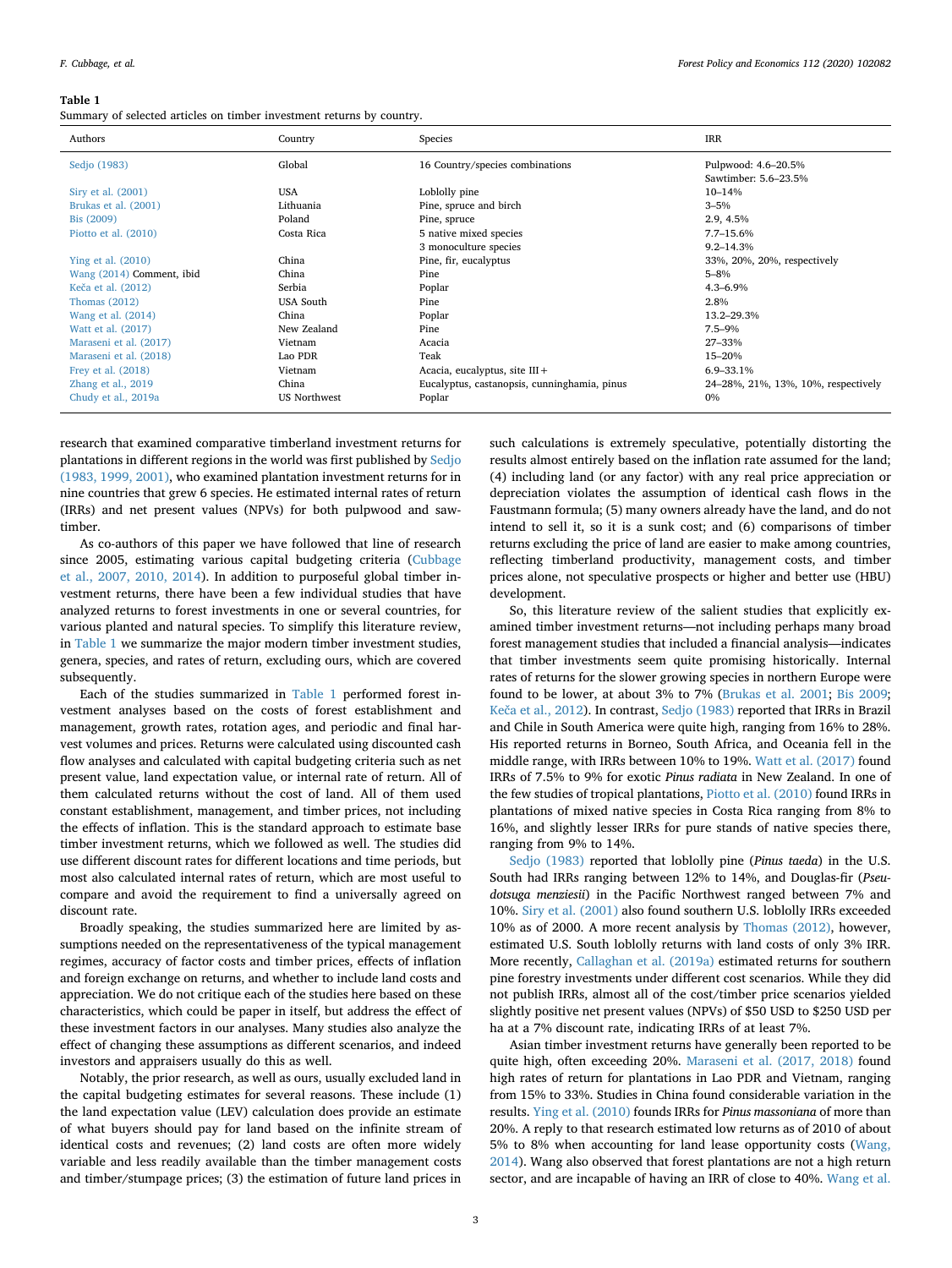[\(2014\),](#page-11-16) however, found returns for *Populus* spp. plantations with IRRs of 13%–29%. [Zhang et al. \(2019\)](#page-11-17) found higher returns in southern China as of 2015—from 10% for *Pinus massoniana* to 28% for *Eucalyptus spp*., mostly excluding land.

## **3. Methods**

Following our prior research methods described in [Cubbage et al.](#page-10-22) [\(2014\),](#page-10-22) we used discounted cash flow analyses and capital budgeting criteria to evaluate timber investment returns, including net present value (NPV), land expectation value (LEV), and internal rate of return (IRR), such as described in [Gregory \(1987\),](#page-10-12) [Duerr \(1993\),](#page-10-11) [Klemperer](#page-10-13) [\(2003\),](#page-10-13) and [Wagner \(2012\)](#page-11-9). The methods for the financial approach methods are paraphrased here, from [Cubbage et al. \(2014\).](#page-10-22) We have described these general approaches in English and Spanish technical reports [\(Cubbage et al., 2011, 2013](#page-10-23)), and a book chapter [\(Cubbage](#page-10-24) [et al., 2016\)](#page-10-24) as well. In brief, we calculated the timber investment returns for typical planted or natural stands in the selected countries, not including land costs, inflation, or corporate or institutional administrative costs. All costs, prices, and returns were converted into U.S. dollars by the co-authors for ease of comparison, and to remove any exchange rate fluctuations. Land areas and wood volumes were all converted into metric equivalents.

We used a uniform 8% real discount rate to estimate returns for all species in all countries. The exact discount rate for more than a dozen countries over a decade is not possible to determine. We did survey discount rates used in forestry investments as part of the research, and they ranged from as low as 6% in the northern hemisphere to 15% in the southern hemisphere. Thus, we selected 8% in 2005, and have kept that as the baseline for consistency for every year that the research data have been collected. This fixed discount rate allowed all investments to be compared on the same basis, without the cost of land, for the entire period.

We also calculated the IRRs for each stand investment, which are perhaps more useful for handy comparisons as demonstrated by its most frequent use in the preceding forest finance literature—despite some theoretical shortcomings ([Klemperer, 2003;](#page-10-13) [Wagner, 2012\)](#page-11-9). IRR represents a return per unit of capital spent, whereas NPV and LEV represent the return per unit area of land at a given discount rate. Different types of investors with different land ownership contexts and investment objectives may prefer one measure over the other ([Mercer](#page-11-18) [et al., 2014](#page-11-18)).

We identified the most important forest genera/species in each relevant country, and collected forest productivity and cost data to estimate returns to timber investments at the stand or forest management unit level. We estimated productivities based on using a common Mean Annual Increment (MAI) for growth rates for typical or representative stands for each species in the relevant region of the country. Each analyst assumed that the site quality was for typical representative sites and the most likely timber rotation and thinning regimes for the selected species in the country, with good growth and management practices.

Costs included all those for forest regeneration, intermediate stand treatments and management, and a similar fixed cost for taxes and administration for every country and stand. Information on timber prices by product size was gathered from available literature or personal contacts with colleagues in the timber sector. Published timber price and management cost series are only available for a few countries, such as the [Timber Mart-South \(2018\)](#page-11-19) and a Forest Landowner ([Maggard and Barlow, 2017\)](#page-10-25) management cost series in the USA. Consequently, most of the input costs and timber prices were obtained by each co-author in their relevant country by making personal contacts with foresters in that country. The establishment and management costs and timber prices were selected as a point estimate for 2017. This is apt to be more accurate for current costs than future timber prices, so the deterministic inputs and outputs should be considered indicative of typical stands, not absolute.

We used real (constant) input costs and timber prices, and no inflation in management costs or timber prices. All analyses were assumed to be on a before income tax basis, without any planting or other subsidies. We also collected data on forest land prices for many countries in 2017. These data allowed us to compare estimated land prices with the calculated LEVs, which in theory should provide a measure of land price. However, land prices often exceed the estimated present value of their discounted returns, because the anticipated increase in land rent for other, non-forestry uses is greater than the calculated rents for forestry. In addition, financial, political, social, export, and environmental risks affect these timberland investments, which we lack space to address here.

The data collection and entry were standardized by use of a common spreadsheet with appropriate cells for each researcher to fill in with information for their species/country. The spreadsheet was a template with cells for species, country, management costs, timber productivity, and timber returns, which were then used to calculate various capital budgeting metrics. The template is available as supplementary information (see Supplementary data section). Several researchers have adapted the template to work best in their situation, such as: modifying timber prices from a stumpage basis to a mill basis; adding more product classes; or adding more analyses of land or other factors.

In a few cases, several researchers worked in the same country, although not always with the same species. Where more than one individual was familiar with a species, a synthesis of data and inputs was used and reviewed by the relevant researchers for that country. In addition, all the spreadsheets and calculations were reviewed by the lead author and any anomalies were noted and verified or rectified through an iterative process with lead researchers in each country. The final tables of inputs, costs, yields, and investment returns were assembled and analyzed to examine trends for each year that this benchmarking exercise was performed—2005, 2008, 2011, 2014, and 2017.

The results include a summary of the input costs and the timber investment returns. However, despite having investment return data for many countries and years, a statistical cross-sectional/time series/panel data analysis was not possible, or at least not wise. The benchmarking data are still too different among years and countries for sound statistical analysis, and there are missing countries and species in each year.

In order to illustrate the effect of land costs for new timberland investments, we did estimate the timber investment returns including land costs for a few selected major timber producing countries where we had better data on purchase costs. We collected data on average bare timberland prices in 2017 for the United States (\$2000 USD per ha southern to \$2500 USD per ha western) per ha; Brazil (\$5000 per ha for Santa Catarina to \$5500 USD per ha for São Paulo); and New Zealand (\$4500 USD per ha). We assumed that the timberland purchase would occur in the first year, and then the land would be sold at the end of the rotation for the same price, with no inflation. This method of buying and selling the land in the same perpetual rotation does allow one to calculate a LEV, although it now would reflect the excess price that one could pay (or would lose) at a given discount rate—greater than (or less than) the actual price of the land.

# **4. Results**

The key inputs and outcomes for the analysis of our 54 timber investment management regimes and capital budgeting returns in 2017 are summarized in Appendix 1. The NPVs, LEVs and IRRs are summarized in [Table 2.](#page-4-0)

In brief, as [Table 2](#page-4-0) indicates, these timber investment returns without land seem relatively promising for many countries. For ease of understanding, we discuss the results here by broad region. Since the co-authors here are all quite familiar with the timber sector in the countries covered, we also make a few general observations about the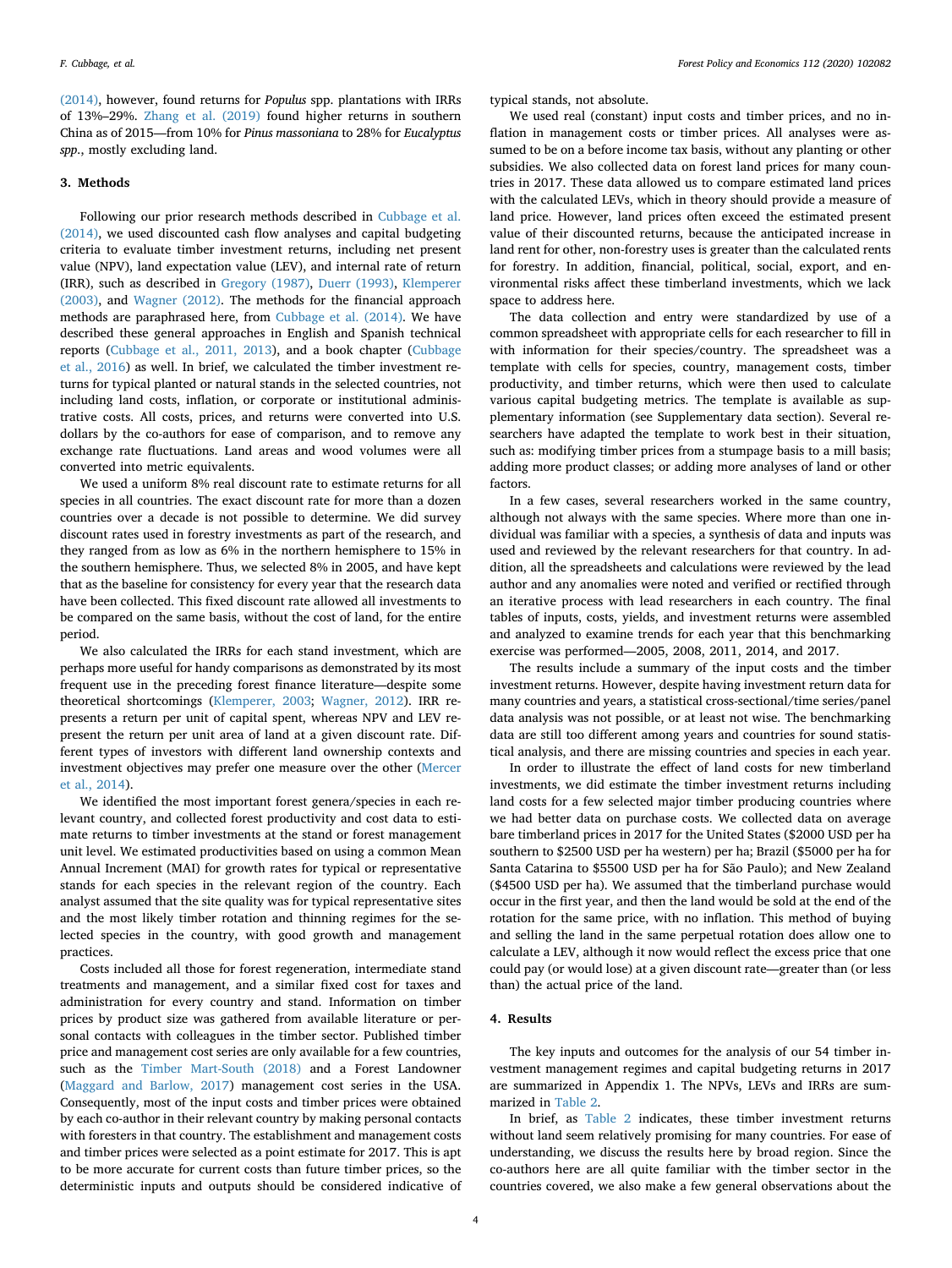#### <span id="page-4-0"></span>**Table 2**

Investment analysis capital budgeting results for selected species and countries 2017.

| Country                      | Species                                                           | Capital budgeting criteria |                  |              |  |
|------------------------------|-------------------------------------------------------------------|----------------------------|------------------|--------------|--|
|                              |                                                                   | <b>NPV</b><br>LEV          |                  | IRR          |  |
|                              |                                                                   | $(\$/Ha@8\%)$              |                  | (%)          |  |
| Argentina<br>Argentina       | Pinus taeda - Misiones<br>Eucalyptus grandis - Corrientes         | $-506$<br>$-57$            | $-678$<br>$-95$  | 6.5<br>7.5   |  |
| Australia<br>Australia       | Pinus radiata high growth<br>Pinus radiata low growth             | $-68$<br>$-1036$           | $-77$<br>$-1183$ | 7.5<br>5.7   |  |
| Brazil                       | Pinus taeda sawtimber                                             | 2484                       | 3099             | 14.3         |  |
| Brazil                       | Eucalyptus urophylla pulpwod,<br>Sao Paulo                        | 13                         | 34               | 8.1          |  |
| Brazil<br>Chile              | Eucalyptus grandis sawtimber<br>Pinus radiata Sawtimber - Good    | 812<br>1542                | 818              | 10.7         |  |
| Chile                        | <b>Site</b><br>Pinus radiata - Pulpwood - Poor                    | 555                        | 1889<br>784      | 13<br>11.2   |  |
|                              | Site                                                              |                            |                  |              |  |
| Chile<br>Chile               | Eucalyptus globulus pulpwood<br>Eucalyptus nitens pulpwood        | 1553<br>745                | 2193<br>1130     | 14.3<br>12.2 |  |
| China<br>China               | Pinus massoniana<br>Eucalyptus spp.                               | $-62$<br>3505              | $-69$<br>9479    | 7.9<br>31.5  |  |
| Colombia                     | Pinus tecunumanii                                                 | 374                        | 499              | 8.7          |  |
| Colombia<br>Costa Rica       | Pinus patula<br>Gmelina arborea                                   | $-658$<br>4325             | $-878$<br>5818   | 6.63<br>24.5 |  |
| Finland                      | Picea abies                                                       | $-1185$                    | $-1195$          | 4.3          |  |
| Finland                      | Pinus sylvestris                                                  | $-1431$                    | $-1439$          | 4.3          |  |
| France                       | Quercus petraea                                                   | $-2922$                    | $-2922$          | 2.0          |  |
| Laos                         | Eucalyptus spp. Industry                                          | 2617                       | 6283             | 21.7         |  |
| Laos<br>Laos                 | Eucalyptus spp. Outgrower<br>Tectona grandis / Teak               | 319<br>2007                | 998<br>2383      | 11.8<br>13   |  |
|                              |                                                                   |                            |                  |              |  |
| Mexico<br>Mexico             | Pinus gregii<br>Eucalyptus grandis                                | 1248<br>1693               | 1590<br>3683     | 11.3<br>20.1 |  |
| Mexico                       | Gmelina                                                           | 734                        | 2297             | 19.7         |  |
| Mexico                       | Tectona grandis / Teak                                            | 5920                       | 18,537           | 18.6         |  |
| New Zealand<br>Paraguay      | Pinus radiata<br>Eucalyptus grandis/urograndi                     | 549<br>2650                | 621<br>4937      | 8.8<br>21.8  |  |
| Peru                         | clones<br>Pinus patula                                            | $-2336$                    | $-2838$          | 3.6          |  |
| Poland                       | Quercus spp. State Forest                                         | $-5275$                    | $-5276$          | 2.4          |  |
| Poland                       | Pinus sylvestris State Forest                                     | $-3154$                    | $-3155$          | 2.4          |  |
| Poland                       | Pinus sylvestris Private                                          | - 1515                     | $-1516$          | 4.5          |  |
| Scotland                     | Picea sitchensis / Sitka spruce                                   | 1567                       | 1681             | 13.6         |  |
| South Africa<br>South Africa | Pinus spp.<br>Eucalyptus spp.                                     | $-898$<br>2166             | $-1051$<br>4112  | 3.06<br>24.8 |  |
|                              |                                                                   | 575                        | 840              | 9.9          |  |
| Spain<br>Spain               | Populus spp.<br>Eucalyptus globulus                               | 1094                       | 1598             | 9.6          |  |
| Uruguay                      | Eucalyptus globulus                                               | 916                        | 1603             | 13.2         |  |
| Uruguay                      | Eucalyptus grandis pulp                                           | 341                        | 635              | 10.4         |  |
| Uruguay                      | Eucalyptus grandis sawtimber                                      | 963                        | 1361             | 11.8         |  |
| Uruguay<br><b>USA</b>        | Pinus taeda<br>Pinus taeda/Low Yield &                            | 0<br>$-216$                | 0<br>$-253$      | 8<br>0       |  |
| USA                          | Intensity<br>Pinus taeda / Medium Yield -NC                       | $-478$                     | $-560$           | 5.9          |  |
| USA                          | Pinus taeda / Medium Yield -<br>South                             | $-202$                     | $-233$           | 7.1          |  |
| USA                          | Pinus taeda / HighYield &<br>Intensity                            | $-97$                      | $-115$           | 7.6          |  |
| <b>USA</b>                   | Mixed Hardwoods, Even Age,<br>Plant                               | $-273$                     | $-276$           | 3.2          |  |
| USA                          | Mixed Hardwoods, Uneven Age,<br>Selection                         | 97                         | 98               | 10           |  |
| USA                          | Pseudotsuga menziesii Site I                                      | $-34$                      | $-35$            | 7.9          |  |
| USA<br><b>USA</b>            | Pseudotsuga menziesii Site III<br>Hybrid Exotic Larch, Northeast/ | $-1125$<br>-946            | -1161<br>$-1050$ | 5.9<br>5.2   |  |
|                              | Central / Larix marschlinsii                                      |                            |                  |              |  |

**Table 2** (*continued*)

| Country   | Species                          | Capital budgeting criteria |       |      |  |
|-----------|----------------------------------|----------------------------|-------|------|--|
|           |                                  | <b>NPV</b><br><b>LEV</b>   |       | IRR  |  |
|           |                                  | (S/Ha@8%                   |       | (%)  |  |
| Venezuela | Eucalyptus urophylla             | 362                        | 869   | 12.4 |  |
| Vietnam   | Acacia spp. Smallholder          | 1274                       | 3989  | 22.7 |  |
| Vietnam   | Acacia spp. State Forest         | $-29$                      | $-69$ | 7.7  |  |
| Vietnam   | Eucalyptus urophylla high growth | 1408                       | 3805  | 23.1 |  |

markets and forestry technology in each country based on our knowledge in order to help explain the investment return calculations and opportunities.

According to the estimates we have made, the highest potential timber investment returns, not including the price of land, can be achieved in Asia, followed by Latin America, Oceania, and the Northern Hemisphere. Overall, while timber planting and forest management costs do vary considerably among countries, these differences are less than timber prices for stumpage—the price of wood sold as standing in the forest. Timber growth rates do vary considerably, but in general Northern Hemisphere native temperate forests grow slower than exotic plantations in the subtropical and equatorial Southern Hemisphere forests. Temperate exotic plantation growth rates and prices in Oceania, Chile, and South Africa fall between Northern Hemisphere and subtropical regions.

This combination of modest differences in management costs; moderate differences in timber growth rates; and the highest regional demand compared to supply, leading to higher timber prices in Asia, prompted it to have the most potential for large timber investment returns. However, the scarcity of timber there exists for several reasons—land is scarce, rural infrastructure is poor, government institutions are weak, biological and political risks are higher, and achieving good forest management is challenging. Details of timber investment returns that we estimated by region and country follow.

## *4.1. South and Central America*

South American industrial plantations are generally comprised of exotic species of pine (e.g., *P. taeda, P. radiata*) from North America and eucalypt (e.g., *E. grandis, E. urophylla, E. globulus*, *E. dunii,* or hybrids) from Australia. Plantations of these species are now in the second or third generation of genetic improvement, are very intensively managed, are often on relatively good sites for forests, and can grow almost all year long. As of 2017, the plantation average growth rates for Brazil were the highest in the world, at up to 40  $\text{m}^3/\text{ha/yr}$  for pine and 50  $\text{m}^3/\text{ha/yr}$ ha/yr for eucalypt, and are reported to be higher by 2019 as well. Other Southern Cone countries also have growth rates of up to  $30 \text{ m}^3/\text{ha/yr}$  or more. These high growth rates and good forest management practices have medium to above average forest establishment costs, which makes sense in order to achieve the excellent quality and productivity of the plantations.

There are active timber markets for most of the established regions in South America, and the good timber prices there reflect this. Pulpwood stumpage prices in the Southern Cone ranged from \$5 USD per  $m<sup>3</sup>$  to \$30 USD per  $m<sup>3</sup>$ , and larger timber sizes have prices ranging from \$16 USD per  $m<sup>3</sup>$  for pine in Uruguay, which has weak markets, to \$53 USD per m<sup>3</sup> for good timber markets in Chile. Sawtimber prices were about \$30 USD per  $m<sup>3</sup>$  in Brazil and Argentina. However, prices in 2017 were less than in 2011 and 2014, and some new greenfield areas that we have not analyzed here have occasionally not realized the forest products market expansion hoped for yet, so timber prices are lower than in well developed markets.

The major forest sector Southern Cone countries of Brazil, Chile, and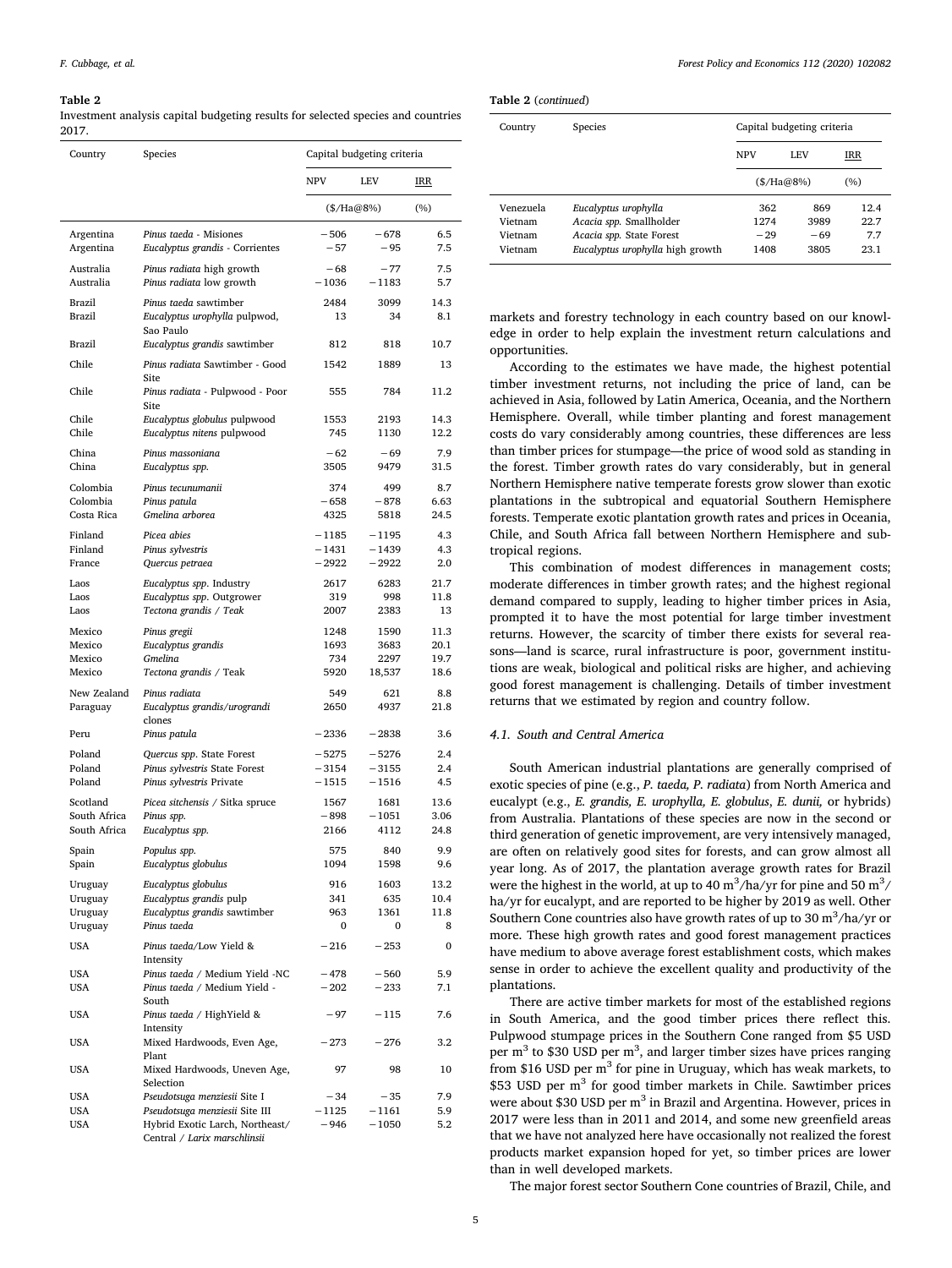Uruguay all had rates of return in 2017 that exceeded the 8% real hurdle rate, with IRRs ranging from 8% to 14%. Timber management returns in Argentina, which has fewer large forest products firms but many more medium and small sawmills, were slightly less with IRRs of about 7%, and the much smaller Colombia timber markets had returns that ranged from 7% to 9%. Venezuela had calculated IRRs of 11% for eucalypt, and Paraguay had IRRs greater than 20%.

Central America has less industrial plantation area than South America, and a more diverse set of species and calculated returns. Costa Rica and Mexico had high rates of return of at least 20% for *Gmelina*. IRRs for teak (*Tectona grandis*) and *Eucalyptus spp.* in Mexico also were around 20%, while *Pinus gregii* was about 11% in Mexico. The calculated *Pinus spp.* IRRs were only 4% in Peru, although this was an extremely limited sample.

The Land Expectation Values (LEVs) at the 8% discount rate indicate how much one could pay for land and earn that given discount rate—which is a relatively high standard for any land investments, including forestry. In the key largest markets in Brazil, the LEVs ranged from only \$35 USD per ha for eucalypt pulpwood to \$3100 USD per ha for *P. taeda*. Land would be cheaper in emerging markets like in Maranhão, Piauí, and Tocantins and Mato Grosso do Sul, or in less productive sites with more environmental regulations like Rio Grande do Sul. However, one must purchase more land that must be set aside in in natural forests there than in other regions of Brazil.

In the states of Santa Catarina and São Paulo, good land—which also could be used for high value agriculture products such as soy bean and sugar cane—is quite expensive. So one would expect that the actual discount rate new forestry investors would achieve is less than 8%, although existing land holders probably paid much less for land than current prices and are indeed making that return or greater not including the sunk cost for land. In states with lower land prices, returns may be better per ha of planted land, but again, not all land purchased can actually be planted.

Timberland LEVs ranged considerably, reflecting the differences in growth rates, input costs throughout the management regime, and stumpage prices that generated the extra land value in excess of the 8% discount rate. LEVs at 8% were negative in Argentina; \$1000 to \$2000 USD per ha in Chile; \$0 to \$1600 per ha in Uruguay; \$4900 per ha in Paraguay; \$800 per ha in Venezuela; and negative to \$500 per ha in Colombia. In Central America, *Gmelina* had estimated LEV returns of \$5000 per ha in Costa Rica and \$2300 per ha in Mexico. In Mexico, *P. greggii* had LEV of \$1600 per ha; *E. grandis* of \$1680 per ha, and teak of \$18,000 per ha. These LEVs usually are less than the amount one could pay for land, except in Paraguay, where land might be readily available, and Mexico, where it is not. The negative LEVs do indicate that forestry investments at current costs and timber prices would expect to receive a lower IRR than the 8% discount rate.

Based on current European Credit Group ratings ([Credendo, 2019](#page-10-26)), Chile, Uruguay, Peru, Mexico, Paraguay, and Brazil, in that order, had low to moderate risks for direct investments and export transactions—with risk rankings from 1 to 5 on a 7 point scale (1 best; 7 worst) for most factors analyzed. However, Ecuador, Belize, Argentina, Nicaragua, and Venezuela ranked worse, with scores of 5 to 7 on most factors summarized. The Southern Cone countries of Brazil, Chile, and Uruguay all have international investment grade risk ratings, as does Columbia and Peru, and Paraguay has improved its business environment considerably in recent years.

## *4.2. Northern hemisphere*

Moderately intensive timber management and silviculture in native natural and planted stands have occurred in the Northern Hemisphere for decades in the United States, or even centuries in Europe. The forest technology, management, and markets are well established, if not always robust. Native species growth rates range from 5 from  $10 \text{ m}^3\text{/ha/}$ yr, and the exotic species in Spain and Scotland exceeded 20  $\text{m}^3\text{/ha/yr.}$ 

Northern hemisphere forests usually are relegated to lower sites than high quality lands in South America, and the growing season is perhaps only half as long as in subtropical areas. Furthermore, native species in the northern hemisphere do not have as much growth efficiency as exotic species in South America [\(Albaugh et al., 2018](#page-10-27)).

The calculated rates of return without land for the U.S. South and Pacific Northwest were moderate, with most IRRs ranging from 5.9% for *P. taeda* (loblolly pine) with medium yield and intensity to 7.9% for *Pseudotsuga menzieseii* (Douglas-fir) on the highest sites. Low intensity and site quality for loblolly in the South did not generate any positive returns at 8%; the high intensity and site quality cases had returns of 7.6%. These quite consistent IRRs of less than 8% led to negative LEVs per ha, surely indicating that investors would have to use lower discount rates to justify making timberland investments in forestry in the U.S., which they indeed do.

Timber prices in the U.S South have been in a trough for almost a decade since the major recession of 2008, with pulpwood averaging \$13 USD per m<sup>3</sup>, and standard sawtimber stumpage prices of \$25 per ton, or about \$33 per  $m<sup>3</sup>$  [\(Timber Mart-South, 2018\)](#page-11-19). This has been caused by a major reduction in demand with the recession, and an equally large increase of timber inventories and outward shift of timber supply [\(Galik and Abt, 2016\)](#page-10-28). The prices in the U.S. Pacific Northwest were much better, at \$50 to \$100 USD per  $m<sup>3</sup>$ , driven partially by large export markets to China.

We calculated returns for other species in the U.S. as well, including a 5.2% IRR for fast growing hybrid Larch (*Larix X marschlinsii*) in the Northeast, although markets and prices for this new species are still developing. Even-aged planted mixed hardwood stands had a 3% IRR. Interestingly, we found that if one had an existing older mixed hardwood stand and made periodic thinnings (e.g. the prior years of growth was a sunk cost/"free"), they could earn an IRR of 10%. But the LEV was still quite low at \$100 USD per ha, so the effective discount rate with land would be smaller.

The cases we computed in Europe had typically slower growth rates and long rotations and modest IRRs, with the exception of the exotic *Picea sitchensis* (Sitka Spruce) in Scotland and poplar and eucalypts in Spain. *Picea abies* (Norway spruce) and *Pinus sylvestris* (Scots pine) had IRRs of 4.3% in Finland. In Poland, *P. sylvestris* and *Quercus* spp. on state forests had 2.4% IRRs; better Scots pine sites and management on private lands had a 4.5% IRR. *Q. petraea* in France also had a 2% IRR. The Sitka spruce had a computed IRR of 13.6%. Exotic species of *Populus* and *Eucalyptus globulus* had greater returns in warmer Spain than species in Northern Europe, with IRRs of 9.9% and 9.6%, respectively.

Obviously, the LEVs at the 8% discount rate were negative in Northern Europe, indicating that only existing landowners were apt to achieve reasonable rates of return on forest management of native species. LEVs for exotic Sitka spruce in Scotland were \$1560 USD per ha.

Despite moderate investment returns, the Northern Hemisphere has the least market risk in the world, but North America pulp mills at least still tend to close more than open, although sawmills have increased in number or production in the 2010s. In addition, the concentrated mill market structure may not always favor landowners. The Northern Hemisphere and Oceania countries all have the best ratings for business environment in every major survey, with all of them having [Credendo](#page-10-26) [\(2019\)](#page-10-26) investment and export risk ratings of 1 out of 7 on the latest rankings. South Africa has declined somewhat recently, with rankings of 2 to 4. Nonetheless, even individual temperate climate countries periodically still debate and substantially modify property rights, taxation, regulation, tariffs, imports, and exports, which can affect forest investments substantially, especially if the recent trade wars persist or expand.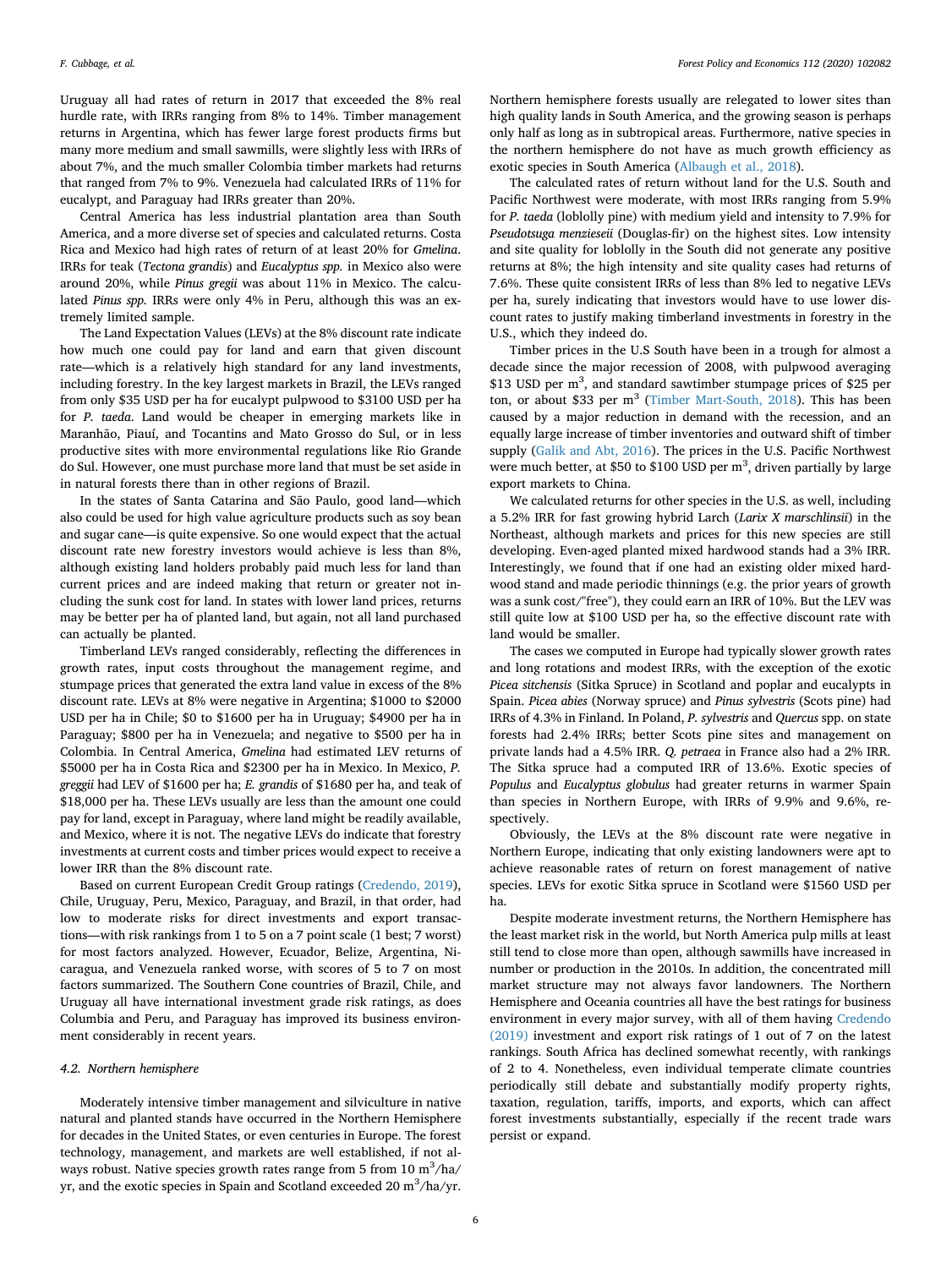#### <span id="page-6-0"></span>**Table 3**

Trends in plantation investment returns for selected species and countries, 2005–2017.

| Country                                              | Species                                                                                                                               | MAI                                             | Land expectation value (LEV) |                                  |                                      | Internal rate of return (IRR)       |                                      |                      |                          |                          |                          |                          |
|------------------------------------------------------|---------------------------------------------------------------------------------------------------------------------------------------|-------------------------------------------------|------------------------------|----------------------------------|--------------------------------------|-------------------------------------|--------------------------------------|----------------------|--------------------------|--------------------------|--------------------------|--------------------------|
|                                                      |                                                                                                                                       | m3/ha/yr                                        | 2005                         | 2008                             | 2011                                 | 2014                                | 2017                                 | 2005                 | 2008                     | 2011                     | 2014                     | 2017                     |
|                                                      |                                                                                                                                       |                                                 |                              |                                  | $- - -$ \$/Ha@8% - - - -             |                                     |                                      |                      |                          | . %                      |                          |                          |
| Argentina<br>Argentina                               | Pinus taeda - Misiones<br>Eucalyptus grandis - Corrientes                                                                             | $20 - 30$<br>$35 - 40$                          | 1462<br>1241                 | 3202<br>3178                     | 1552<br>4560                         | 1315<br>2843                        | $-678$<br>$-95$                      | 12.9<br>13.8         | 20.0<br>18.2             | 12.5<br>19.6             | 10.8<br>14.7             | 6.5<br>7.5               |
| <b>Brazil</b><br><b>Brazil</b><br>Brazil             | Pinus taeda<br>Eucalyptus spp. pulpwood<br>Eucalyptus grandis sawtmbr                                                                 | 30<br>40<br>40                                  | 2495<br>5427<br>8311         | 5242<br>5004                     | 6809<br>6344<br>10,891               | 1588<br>1496<br>2397                | 3099<br>34<br>812                    | 16.0<br>22.7<br>25.5 | 20.8<br>21.4             | 23.2<br>26.6<br>27.9     | 16.0<br>12.0<br>14.9     | 14.3<br>8.1<br>10.7      |
| Chile<br>Chile<br>Chile                              | Pinus radiata sawtimber<br>Pinus radiata pulp<br>Eucalyptus nitens pulp                                                               | $22 - 30$<br>20<br>30                           | 3345                         | 2782<br>894                      | 2161<br>960<br>2094                  | 2216<br>280<br>1523                 | 1889<br>784<br>1130                  | 16.9                 | 15.6<br>13.1             | 14.7<br>12.6<br>14.4     | 13.9<br>9.3<br>13.1      | 13.0<br>11.2<br>12.3     |
| China<br>China                                       | Pinus massoniana<br>spp.                                                                                                              | $9.5 - 10.5$<br>30                              |                              | 92                               | 1360<br>16,142                       | 2416<br>12,745                      | $-69$<br>9479                        |                      | 12.1                     | 11.5<br>33.6             | 13.8<br>29.6             | 7.9<br>31.5              |
| Costa Rica/Mexico                                    | Gmelina arborea                                                                                                                       | 31                                              |                              |                                  | 5818                                 |                                     | 2298                                 |                      |                          | 24.5                     |                          | 19.7                     |
| Mexico<br>Mexico                                     | Pinus gregii<br>Eucalyptus grandis                                                                                                    | 15<br>30                                        |                              |                                  | 2137<br>1962                         | 2399<br>4395                        | 1248<br>1693                         |                      |                          | 13.2<br>18.4             | 12.8<br>23.2             | 11.3<br>20.1             |
| New Zealand                                          | P radiata, no pruning                                                                                                                 | 24                                              |                              |                                  | $-23$                                |                                     | 621                                  |                      |                          | 8.0                      |                          | 8.8                      |
| Paraguay                                             | Eucalyptus spp. clones                                                                                                                | 30                                              |                              |                                  | 2552                                 | 3330                                | 4937                                 |                      |                          | 14.2                     | 17.6                     | 21.8                     |
| South Africa<br>South Africa                         | Pinus patula<br>Eucalyptus grandis                                                                                                    | 14<br>32                                        |                              | 1862<br>2872                     |                                      |                                     | $-1051$<br>4112                      |                      | 11.1<br>12.4             |                          |                          | 3.1<br>24.8              |
| Uruguay<br>Uruguay<br>Uruguay                        | Eucalyptus globulus<br>Pinus taeda sawtimber<br>Eucalyptus grandis sawtimber                                                          | $18 - 22$<br>$18 - 20$<br>$25 - 30$             | 593<br>2003<br>4081          | 2358<br>1048<br>1389             | 2563<br>1224<br>2465                 | 1613<br>338                         | 1603<br>$\mathbf{0}$<br>1361         | 12.8<br>15.1<br>21.9 | 22.9<br>12.8<br>13.9     | 17.9<br>13.7<br>14.5     | 13.6<br>9.2              | 13.2<br>8.0<br>11.8      |
| <b>USA</b><br><b>USA</b><br><b>USA</b><br><b>USA</b> | Pinus taeda South / Low Intens.<br>Pinus taeda South / High Intens.<br>Pseudotsuga menziesii Site I<br>Pseudotsuga menziesii Site III | $10 - 12$<br>12.75-15<br>$17 - 18$<br>$13 - 14$ | 408                          | $-324$<br>171<br>$-29$<br>$-779$ | $-761$<br>$-843$<br>$-211$<br>$-621$ | $-1367$<br>$-1216$<br>132<br>$-392$ | $-560$<br>$-233$<br>$-35$<br>$-1125$ | 9.5                  | 6.9<br>8.5<br>8.0<br>6.5 | 5.3<br>5.4<br>7.7<br>6.9 | 3.2<br>4.1<br>8.1<br>7.4 | 5.9<br>7.1<br>7.9<br>5.9 |
| Venezuela                                            | Eucalyptus urophylla                                                                                                                  | 25                                              |                              | 2905                             | 1343                                 | 869                                 |                                      |                      | 22.4                     | 10.4                     | 12.4                     |                          |

#### *4.3. Oceania and South Africa*

New Zealand, Australia, and South Africa share moderate climate characteristics, along with planting of exotic pines originating in North America. The IRRs for pines ranged from 3% in South Africa to 9% in New Zealand, and eucalypt in South Africa was almost 25%. *Pinus radiata* in New Zealand had a positive LEV, at \$620 USD per ha, along with eucalypt in South Africa, at \$4000 per ha. These countries all serve small domestic markets. Australia and New Zealand also provide a large amount of exports to China, which gave them high timber prices of up to \$55 USD per  $m<sup>3</sup>$  in 2017 for large sawtimber size logs. South Africa also plants eucalypt as an exotic species; we lack timber return data for it as a native species in Australia. Reported growth rates for pine and eucalypt ranged from 16 to 25 m<sup>3</sup>/ha/yr.

# *4.4. Asia*

On paper, timberland investment opportunities in Asia provide the best opportunity for large investment returns, excluding land. These results are based on relatively high establishment costs, excellent prices, and *Eucalyptus* and *Acacia* species growth of about 20 m<sup>3</sup> /ha/yr. Pulpwood prices were more than \$30 USD per  $m<sup>3</sup>$  throughout Vietnam and Laos, driven by imports by China and Japan. In fact, China had the highest pulpwood prices reported in our the world in our surveys, at almost \$80 USD per  $m^3$ .

Large landowners in China and Laos and small landowners in Vietnam all reported data that led to IRRs of more than 20%. The large IRRs translated into large LEVs as well, of \$400 to \$9000 USD per ha. State *Acacia* hybrid forest returns in Vietnam and slower growing *Pinus massoniana* returns in China were only equal to 8%, while outgrower *Eucalyptus spp.* returns in Lao PDR were 12%. However, assembling

large land holdings of desirable land in these countries and sorting out national and community land tenure rights does present major challenges that are not represented in our narrowly defined timber management scenarios. In addition, the levels of forest management genetics and silviculture are the least well developed in Asia (other than Central Africa), so investors must develop a large amount of their own capability, at their own expense.

The [Credendo \(2019\)](#page-10-26) risk ratings for Asia are extremely variable. China has the best ratings, with a 1 or 2 rating for the export, political, and investment risks, except for a 5 for expropriation or threat of government action. Vietnam is intermediate, with 3s or 4s; Loa PDR is poor, with all 6s or 7s.

A few authors' observations here might help augment the numerical findings. Asia has a large deficit in timber supply in China, India, and Japan, leading to very high prices for roundwood in each country, as well for the computed timber investment returns. On paper, Asia had our highest calculated timber investment returns. In reality, however, these cover the smallest in-country industrial timber plantation areas in relation to the amount of wood consumption. This indicates a potential high opportunity cost of land for agriculture and urban uses to support the vast population. In fact, most of the forest land is relegated to very poor sites such as mountain sides or distant lands, so has relatively poor growth rates even for exotic species.

In China, the national government owns and manages the forests in northern China, and the local governments and communes control most land in Southern China [\(Zhang et al., 2019\)](#page-11-17). Southern governments have just begun to arrange 25 to 50 year land tenure rights for locals and foreign investors to plant forest, which is still difficult. Land areas are very small—a hectare or less—and there is considerable demand for good land with agriculture or developed areas. Roads are poor on the mountainous regions possible to plant commercial forests, and the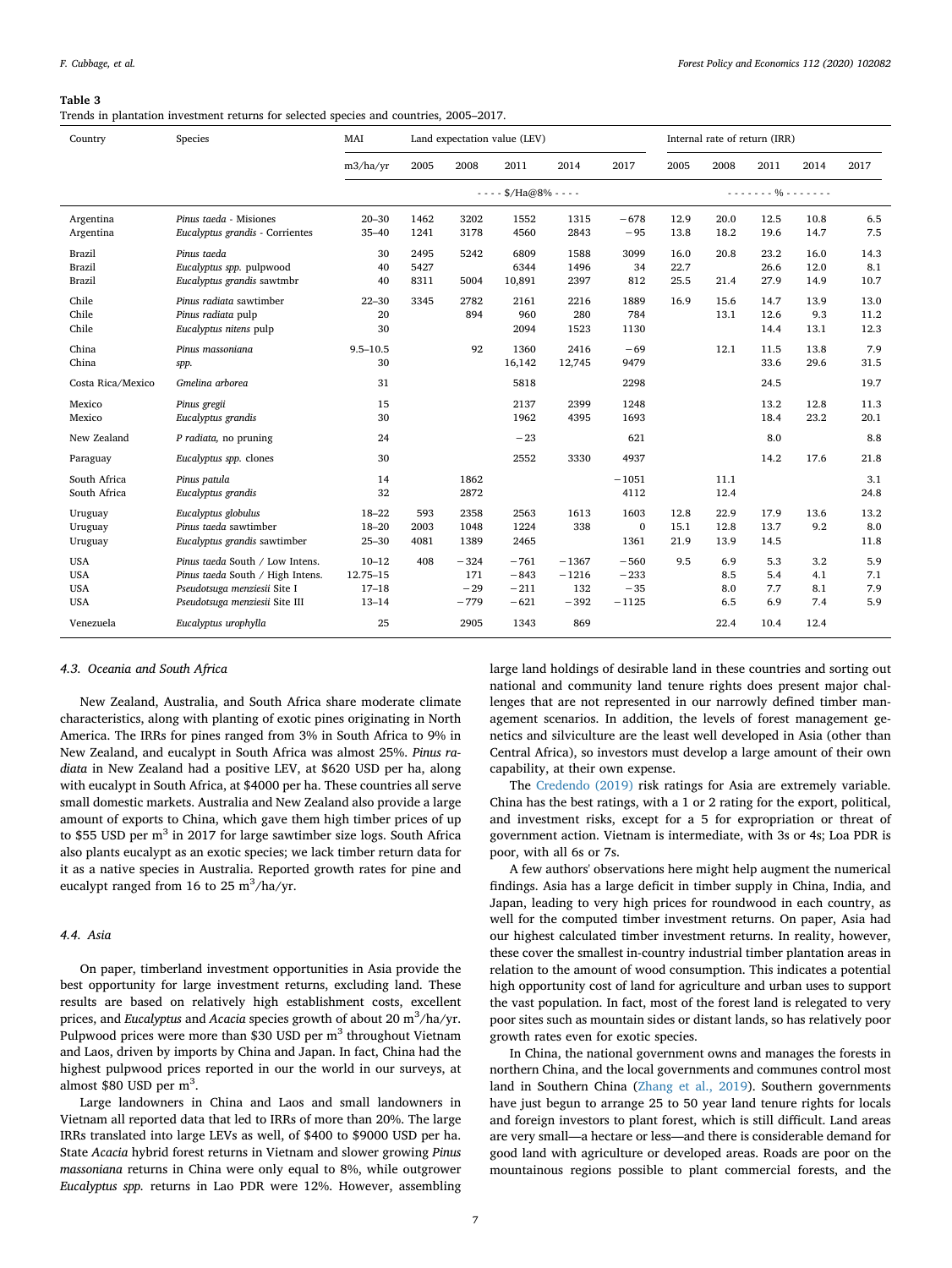quantity of professional and technical managers per unit of area are the highest in the world. Overall, the land tenure rights favor domestic landowners at best, and considerable institutional and infrastructure challenges exist for investments in each Asian country. Foreign investors would also need to establish means to make and expatriate profits.

#### *4.5. Timber investment trends, 2005–2017*

[Table 3](#page-6-0) summarizes trend data in the capital budgeting results from 2005 to 2017 for a smaller set of countries and species with more than one data point between 2005 and 2017. In general, the data indicate that timber investment returns in most countries increased from 2005 to 2008, were relatively stable from 2008 to 2011, decreased slightly in 2014, and dropped most markedly in 2017. This trend generally follows a parallel trend in timber prices during this period, which peaked in the U.S. South in 2008 at the time of the major recession, and dropped significantly after that. Other countries in the world were less affected by the U.S. recession and housing crash, but still slowly began to experience slower declines in timber prices until 2017.

For softwood timber, the U.S. was the unfortunate trend setter, dropping from an IRR for *Pinus taeda* (loblolly) without land of 9.5% in 2005 to 3% to 4% percent in 2014, and increasing slightly to 6% to 7% in 2017. Brazil IRRs for *P. taeda* were more stable, increasing from 16% in 2005 to 23% in 2011, and then declining to 14% in 2017. Radiata pine in Chile had slightly lower growth rates and returns, at 17% in 2005, decreasing slightly to 13% in 2017. China pine timber investment returns ranged from 12% in 2008 to 8% in 2017. Radiata pine in New Zealand ranged between 8% in 2011 to 8.8% in 2017, prompted by higher prices for exports to Asia. Douglas-fir (Pseudotsuga menziessi) on the U.S. West Coast had the most stable returns at about 8% for each period, since it had a mix of domestic and Asian export markets that helped maintain good timber prices.

Returns for planted exotic hardwood species, mostly various species of exotic eucalypt for pulpwood, were generally better than for pines due to the high growth rates. Eucalypt pulpwood and sawtimber IRRs without land exceeded 20% in Brazil in 2005 and 2011, but dropped to 8% for pulpwood and 11% for sawtimber in 2017. Pulpwood does dominate eucalypt production in Brazil, with perhaps 90% of the roundwood. Eucalypt pulpwood IRRs in Chile and Uruguay were about 12% to 13% for most of the period. IRRs for eucalypt energy and sawtimber purposes in Paraguay were greater than 15%, and were greater than 20% in China and Mexico.

While average investment returns in many countries outside of Asia declined somewhat until 2014, there was some improvement in 2017. This was due to slightly more stable to increasing timber prices, and some decrease in costs. For example, [Callaghan et al. \(2019b\)](#page-10-29) examined trends in forest management costs in the U.S. South from 1982 to 2016, and found that the overall real cost of intensive silviculture fluctuated around the base level starting index of 100, although the employee wage index did increase.

## *4.6. Returns with land costs*

The net returns without and with land costs help provide a more complete picture of timber investment opportunities in those countries and the effect on the LEV and IRR with land costs, and also provide some inferences for approximate reductions in returns that might be expected with land costs in other countries. The results for the effects of selected land cost additions are summarized in [Table 4.](#page-7-0)

The returns with and without land costs follow the pattern that one would expect. Timber investments that do not include land costs have much better returns than those with. In fact, adding the cost of the land in the first year and receiving it as income in the last year of a rotation essentially reduces the LEV by about as much as the cost of the land. Less apparently, it reduces the IRRs by 3 full percentage points in the

<span id="page-7-0"></span>

| Table 4                                                                     |  |
|-----------------------------------------------------------------------------|--|
| Timberland investment returns with land costs for selected countries, 2017. |  |

| Country/species                    | Land price<br>(USD\$ / ha) | Land expectation value<br>@8% (USD\$ / ha) |           | Internal rate of return<br>(IRR) (percent) |              |
|------------------------------------|----------------------------|--------------------------------------------|-----------|--------------------------------------------|--------------|
|                                    |                            | Without<br>land                            | With land | Without<br>land                            | With<br>land |
| Brazil<br>Pinus taeda              | 5500                       | 3099                                       | $-2410$   | 14.3%                                      | 6.2%         |
| Brazil Eucalyptus spp.<br>Pulpwood | 5000                       | 34                                         | $-4965$   | 8.1%                                       | 2.6%         |
| New Zealand<br>Pinus radiata       | 4500                       | 621                                        | $-3902$   | 8.9%                                       | 4.2%         |
| USA<br>Pinus taeda                 | 2000                       | $-560$                                     | $-2560$   | 5.9%                                       | 3.2%         |

U.S. South; 5 percentage points in New Zealand; and 8 percentage points in southern Brazil, depending on the price of the land.

The bottom line here is that for new investors, land prices will be crucial in determining timberland present values and IRRs. Existing landowners may well have bought when land was cheap a decade or two ago, or even inherited land from their family. If they consider land as a sunk cost, timber investment returns will be much better. If they include land costs as a foregone opportunity in their analysis, timberland investments will not fare as well. However, if one compares high IRRs without land as being similar to buying that land and planting agricultural crops, forestry may look acceptable.

On the other hand, in much of the Southern Cone of South America, the sunk (and cheap) land costs are one major reasons that vertically integrated pulp and paper companies have not yet sold their timberland asset. First, they make handsome profits on just growing timber— among the best in the world based on the excellent growth rates. Second, if they cashed out and sold their now high-priced land to agriculture interests, they would not be able to furnish their large mills. These tradeoffs between site quality, current land prices, and scarce land help early timberland investors fare better than new investors, and adversely affect IRRs and LEVs for new investors with large land costs.

Even without calculating a full set of returns for land for the additional countries, we also can examine the LEVs to make a subjective estimate of whether the country/species scenarios are apt to have a LEV greater than the cost of land for each country and species at the designated 8% discount rate. This is unfortunately quite easy for many countries. Any country/species combination that has a negative LEV clearly will not have free land, or payments to own land, so cannot earn 8% including the price of land.

The United States actually has some of the cheapest land of the major forest producing regions in the world. Almost no country in the world that we analyzed is apt to have land prices of much less than \$2000 per ha; thus the LEVs would have to at least exceed this cutoff to earn 8%. In fact, most countries will need to have a LEV of \$4000 per ha or more to meet an 8% or better return. This narrows the other countries that might earn 8% with land to eucalypt in China (LEV or \$9479 per ha), Paraguay (\$4937 per ha), South Africa (\$4112 per ha), or Lao PDR (\$6103 per ha). *Gmelina* in Costa Rica (\$5818 per ha) and teak in Mexico (\$18,537 per ha) also meet this likely standard. However, available land in most of these countries is scarce.

# **5. Discussion and conclusions**

## *5.1. Methods*

This research on global timber investments extends efforts that we made in the past for another period, and covers several new species and countries that we have not collected data on previously. We have cooperated among the authors as experts in each country to identify the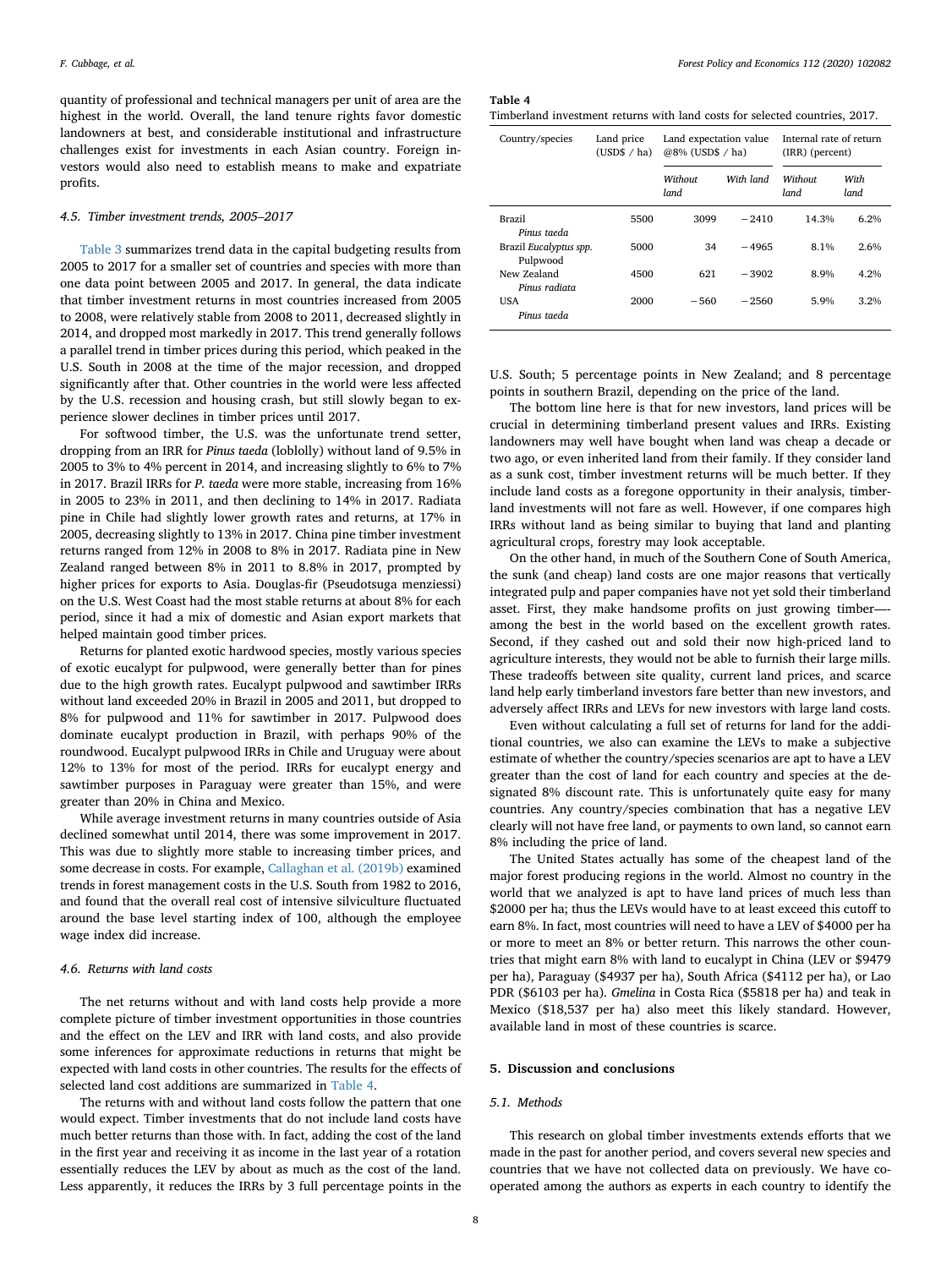most important species and to collect data from local foresters and scientists. We then used standard capital budgeting techniques to estimate returns mostly to plantation forest management, assuming no land costs or income taxes (but with property taxes)—essentially a discounted cash flow analysis of returns before interest, taxes, depreciation, and amortization (EBITDA). This approach also allowed us to compare the theory of LEV land price calculations with the actual market prices in countries where data were available. Financial, political, social, export, and environmental risks also affect these investments.

The research approach and the data collection spreadsheet are similar to methods we have used before ([Cubbage et al., 2014](#page-10-22)), and have proven to be robust and accurate, and sensitive to changing input prices and timber stumpage prices by product classes, as the logical trend analysis differences suggest.

The results calculated the stand level returns with a moderate fixed charge for administration—roads, fire control, insect and disease, and property taxes—of \$30 per ha per year. This does not include organizational overhead such as management, accounting, analytical, biometrics, harvest scheduling, research, office, or infrastructure costs, which vary considerably from firm to firm and country to country. This might seem like a major omission, but that probably is not the case.

For example, a large timber investment management organization (TIMO) might have 50 employees to cover 1 million ha of land. A generous \$200,000 salary and fringes per employee would be \$10 million per year, plus maybe \$2 million in administrative expenses would total \$12 million in costs. That would equate to only \$12 per ha per year, so would not distort the results, and indeed could be covered by the \$30 per ha per year charge. Smaller areas may have higher costs, but these magnitudes would be fairly similar among all species, so would not diminish the value of our comparative benchmarking estimates provided here. In some countries where state forest ownership dominates, such as Poland and Vietnam, management costs may be much more substantial and state forest returns are smaller than private returns due to excess employment and high costs largely caused by government social goals rather than efficiency goals [\(Bis, 2009](#page-10-15); [Chudy](#page-10-30) [et al., 2016](#page-10-30); [Frey et al., 2018](#page-10-20)).

We also have extended this analysis in a few cases to examine the effects of land prices to give a more complete picture of timberland investments, which of course substantially decrease the rates of return that one could expect. One could also easily extend such analyses to include common revenues such as hunting leases, at least in the U.S. or many other payments for environmental services such as carbon sequestration, although these would alter harvest decisions as well. But on balance, new forest environmental payments would either increase rates of returns roughly in proportion to the net increase in cash flows received, or they would be eschewed.

#### *5.2. Findings, comparisons, and caveats*

This applied research summarized the returns to typical forest investments for 54 different species and country combinations throughout the world using standard capital budgeting approaches. This extends the work from our prior research and from other literature, as recapped briefly here. [Sedjo \(1983\)](#page-11-2) led in performing this line of research, and generally found relatively high IRRs for South America and Asia; lesser returns for Oceania and the U.S. South; and the smallest returns for Europe. This relative ranking seems to hold in our analyses, although returns for South America have fallen some, and returns fell even more for the U.S. South. [Siry et al. \(2001\)](#page-11-12) found strong returns in the U.S. South, as we did up until 2008, but those have dropped substantially according to the 2014 and 2017 data. Based on huge increases in imports from China, as well as large imports from Japan, our estimated returns in Asia, however, increased from those found by [Sedjo](#page-11-2) [\(1983\),](#page-11-2) although we collected information for a completely different set of countries. Overall these broad trends are confirmed by the 16 related

articles that we reviewed initially here from the literature.

Our latest data collection from 2017 indicates that timberland returns without land costs all earned modest to excellent internal rates of return (IRRs). About half of the species analyzed (27) would have a positive land expectation value (LEV) at the selected 8% real discount rate, with the brunt of these being in the Southern Hemisphere or Asia. With the cost of land, far fewer species/countries would have IRRs that exceed an 8% discount rate, and thus have positive LEVs at that rate. The Northern Hemisphere had lower levels of returns, but is widely considered to have less risk, a better business environment, and has relatively well established timber and land markets.

We estimated returns for a key set of U.S. South, New Zealand, and Brazil species and regions that we had good land price data for, and found that these rates of return would drop by as much as 3 (U.S. South pine) to 8 percentage points (Brazil eucalypt) if land were included as a purchase and then sale cost. This would drop total returns for new investors to 2.6% to 6.2%, respectively, including the price of land.

Overall, timber investment returns in the Northern Hemisphere decreased in 2017 from those calculated in our prior surveys. Our reported returns in 2017 also were generally much less than those reported in prior studies reviewed in the preceding literature review (e.g., [Sedjo, 1983,](#page-11-2) and most others). The decreased timber investment returns could be partially attributed to the major recession in the U.S in 2007, which decreased world demand for sawtimber products for at least a decade. Concurrently, the U.S. South and South America increased their forest productivity continually, growing more timber per unit of area, and contributing to a much faster increase in inventory and supply than the increase in demand. South America and Asia also increased their area of planted forests ([Nepal et al., 2019](#page-11-1)). Large increases in demand in Asia continued to bolster their stumpage prices and potential investment returns, if land could be found to plant and grow industrial timber plantations.

Our approach to benchmarking forest investment returns provides useful data for assessing comparative advantages among forest countries, and helps investors, foresters, and policy makers consider the merits of the forestry sector and their economic development opportunities. The economic return results we found conform well to those found in individual studies that have been published by other researchers, although perhaps those in the literature are somewhat higher than those we estimated for the Northern Hemisphere. Many of the prior North American studies were performed a decade ago when timber prices were much better. Our discounted cash flow / capital budgeting approach and that of prior authors were basically the same, and the growth rates we used were generally equal to or greater than prior literature—before better tree improvement and silviculture were practiced. [Callaghan et al. \(2019a\)](#page-10-17) suggest that at least in the U.S., timber planting and management practices have not had large cost increases over the last few decades. So our findings of lower average returns would seem to be most attributable to lower timber prices in 2017.

Various caveats do bear consideration in our approach, and indeed all similar studies we reviewed in the literature. We did use a deterministic, discounted cash flow, capital budgeting approach to estimate timber investment returns, excluding the cost of land, with a fixed discount rate for all species and all regions, through the entire period of analysis. We estimated establishment and management costs and timber prices as a point estimate for 2017. The timber prices were representative of the likely range of prices afforded to the seller in the future; the seller doesn't have to sell in a particular year. They will be selling in a year of their choice. So the relevant price is their estimate of the likely range of prices available in the future.

Using fixed factor costs and timber prices assumes that all variability in those prices or macroeconomic effects such as foreign exchange or political risk are constant and do not alter the results, at least at that point in time. One would expect that different factor costs or timber prices will alter these calculated investment returns, with higher costs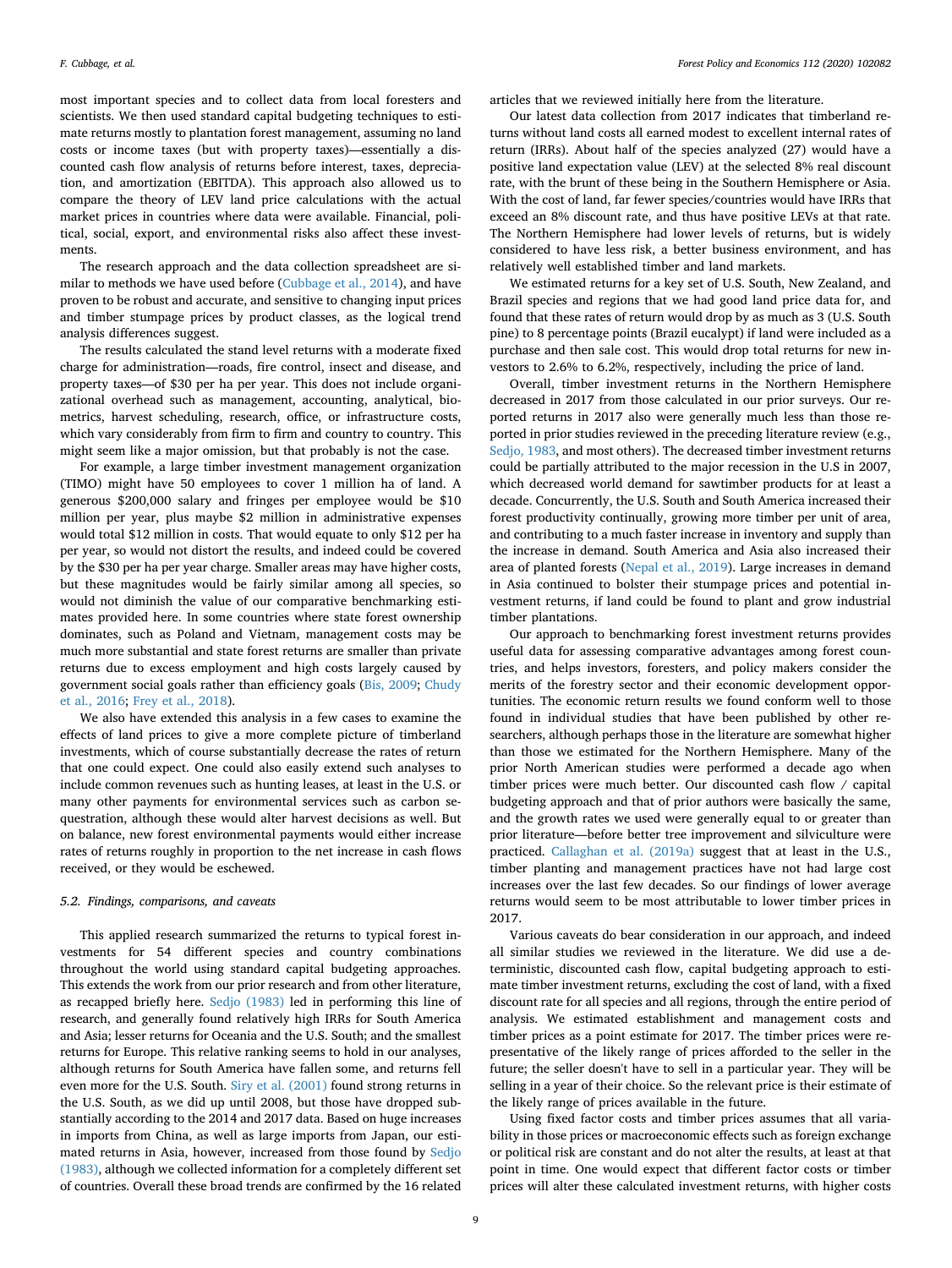decreasing returns, better timber prices increasing them, and vice versa. Foreign exchange rates as estimated in US Dollars affects planting and management costs most in the Southern Hemisphere and Asian countries, and especially timber prices received for export-dependent countries. Discount rates may vary by country, and perceived discount rates have declined somewhat in the 2010s. Including land costs will decrease overall timberland investment returns substantially—by at least 3 to 8 percentage points (300 to 800 basis points)—and are quite variable within and among different countries. Individual investment analyses of timberland should consider all of these factors in more detail. We provide a companion paper by [Chudy et al. \(2019b\)](#page-10-31) in this Special Issue which does analyze the stochastic effects of variability of some of these key factors on timber investment returns.

## *5.3. Timber asset implications*

In general, timber investments compare relatively well with other assets, but do have lower rates of return on average than U.S. stock markets in the last decade. Timberland does bring unique contributions to an investment portfolio as an asset that is not correlated with the stock market [\(Lutz, 2018\)](#page-10-32). Furthermore the variation in returns in stocks and bonds as evidenced by U.S. markets ([Damodaran, 2012](#page-10-33)) as a proxy is huge—almost two times greater than the means. Despite fluctuations, timber does not seem nearly as volatile, although investors surely hope for more upswings.

[Hagler \(2019\)](#page-10-34) stated that the cumulative investment returns annual growth rate (CAGR) for timberland investments for institutional investors from 2008 to 2018 averaged only 4.3% in nominal terms, or 2.6% real. He compared this with a 7.9% nominal return and 6.2% real returns in equities, and a 10.0% nominal and 8.3% real return in real estate. He concluded this led to limited "net" capital coming into institutional timberland investments, with most growth occurring through separate investor accounts and direct investments.

As usual, the question is whether the trends of high returns for the stock market, low returns for bonds, and low returns for Northern Hemisphere timber will continue. If investors seek to match high stock returns, it might suggest that timberland investments in the more challenging countries in Asia or new afforestation countries in South and Central America will be more worth pursuing in the future—if the risks can overcome through careful investment selection and structure.

Land has often been considered as an inflation hedge, and land prices in most regions increased at least until 2010. With increasing population—and more arable land losses due to adverse weather under climate change—most investors believe that land prices will appreciate at a rate greater than inflation. This has attracted large amounts of capital to all land investments, and will increase returns for patient investors, such as high wealth individuals and families. For some owners, land ownership certainly brings a feeling of security as a timeless store of value, or intrinsic nonmarket values to many small and large private owners, albeit this offers far less merit to institutional investors.

## *5.4. Timberland investment and management implications*

There are many ways to increase timberland investment returns other than buying bare land (or clearing land) and planting forests and waiting for final harvests. First, in many cases, timberland for vertically integrated forest products firms or for family owners was bought decades ago, when land prices were low, so the land cost basis is quite small. Early investors then can receive a relatively high rate of return on that smaller basis, which is a sunk cost. However, if they consider the sale of land as a foregone opportunity cost for making large windfall profits—such as the U.S. forest companies and Oceania governments did—then effective returns will be much less. Nonetheless, a small private family or high wealth investors are often willing to have the land store of value at a low cost and make moderate returns until some

indefinite final sale or transfer to heirs occurs.

One can also make higher returns with a timberland purchase in various means. First, timber buyers usually buy land and timber together. They could make more money by simply paying slightly less than the "true" market value for either the land itself, or for the growing stock on the land, and then making more when any timber or land sales occur. Land prices are somewhat uncertain, and at least vary by location, site characteristics, timber markets, and landowner willingness to sell. Timber inventories for small or large tracts are uncertain. Simply taking advantage of imperfect knowledge can help timberland investors profit more. Furthermore, if a tract has a significant share of immature or young mature timber, buyers may increase returns by harvesting this timber and getting early cash flows before they begin to replant and incur those expenses. Another viable alternative would be to lease timber rights instead of acquiring the land. This strategy would reduce the initial costs as well as gain more liquidity in the investment in comparison to land ownership.

Second, timberland buyers also may sell some small parcels—say 5% to 10% of a large tract—for higher and better and uses (HBU sales)—development into other agricultural, housing, or commercial land use*s.* Major forest products companies, REITs, and many TIMOs make a specific practice of this. The sale of conservation easements on timberland has been a related profitable HBU practice for some timberland owners and TIMOs. These essentially sell some portion of the development rights for a tract of land, but retain the right to manage the forest for timber production or other natural resource uses. The timberland then usually must stay in timber, which can earn rates of return such as calculated here, although easements usually specify natural forest management, not plantations.

Third, managers may be able to make more money by indeed being better than average managers, with higher growth rates, lower costs, or better timber sales. Somebody of course must be below average, but this may fall to the lot of small woodland owners rather than large investors. This is still moot, however. Small owners may manage more themselves and have less costs than TIMOs and REITs, and thus greater IRRs, if not greater LEVs. In a related strategy, landowners can try to own more high site quality land and properties; this may favor small selective owners. Geographic diversity may, however, provide large owners more advantages in reducing overall timberland risk from natural disasters such as fire or hurricanes, or pathogens such as insects or disease.

Last, one can also make more money in timberland ownership by diversifying the goods and services managed beyond the timber returns analyzed here, and "stack" different types of returns. While nontimber products and services have been considered minor, their opportunities are increasing rapidly. Conservation easements are one type of nontimber payment. The common hunting leases in the U.S. South are another. Opportunities for carbon storage payments have been increasing slowly, but have more promise as climate change worsens, demands for mitigation increase, and government programs proliferate.

Other existing or potential forest income sources could include payments to protect endangered species, provide better water quality, buffer downstream communities against floods, develop wetland banks, site windmills or cell towers, or conversion to solar farms. Investments in the provision of such forest ecosystem services have been encouraged and forest companies have expressed interest in investing in the provision of those services to help with product certification, achieving their corporate social responsibility by being a good community citizen and their social license to operate [\(Koellner et al., 2010;](#page-10-35) [Yao et al.,](#page-11-20) [2017;](#page-11-20) [Deal et al., 2017\)](#page-10-36).

Of course, climate change also might increase risks to forestry investments, from insects and disease, fire, hurricanes, and floods. Climate change risks are not confined to forests alone, however. Damages to agricultural and urban land areas, and investment returns, also are at least as likely, and probably even much more expensive. So at least ceteris paribus, the returns we calculated here and their relative ranking with other investment classes are likely to remain valid or even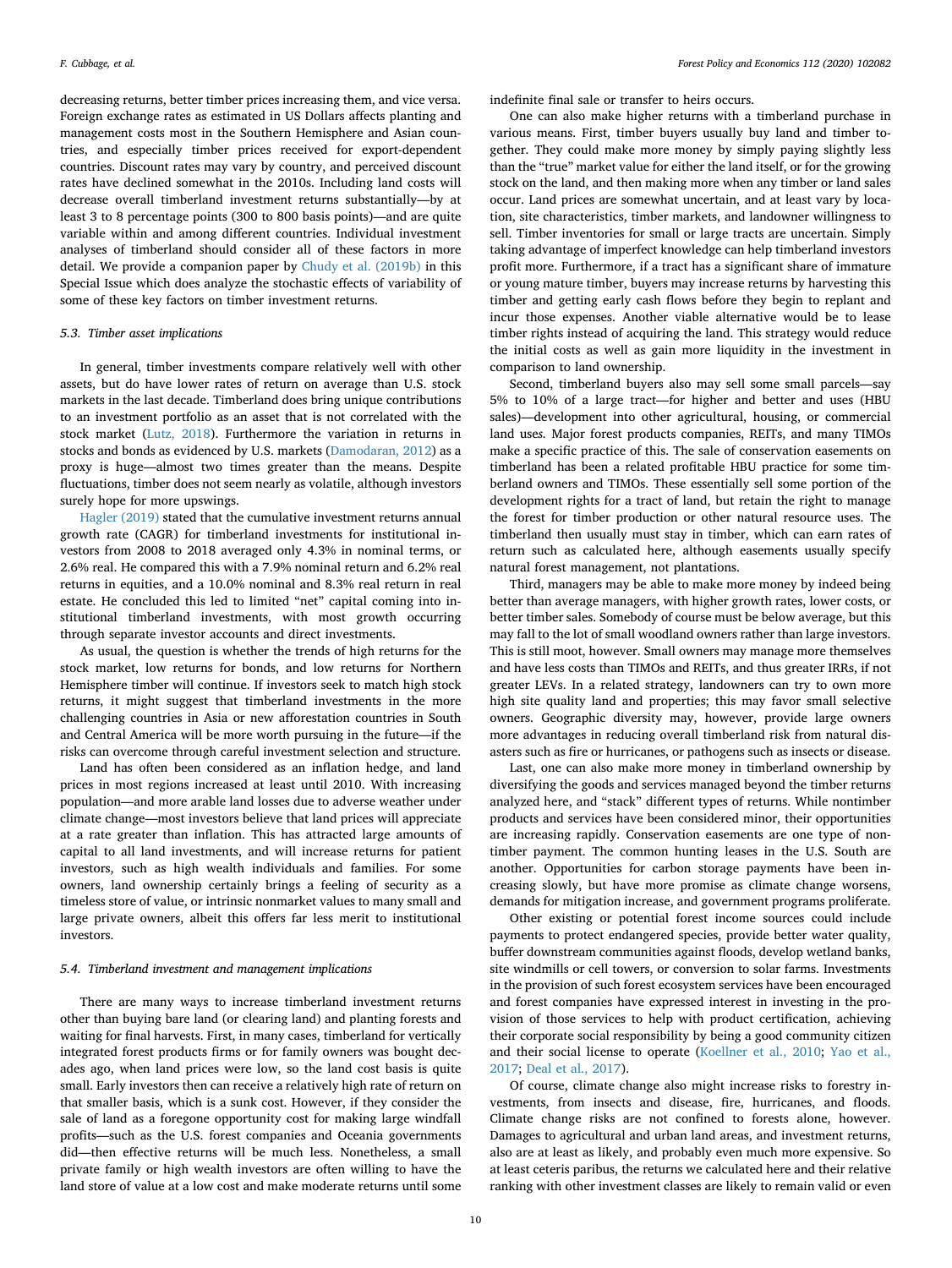#### favor timberland.

This plethora of opportunities for forest land can help existing forest owners earn more than just timber income, and may indeed be driving forest land sales and valuations that exceed the pure timber cash flows and returns that we have calculated here. This area of nonmarket returns and actual investor uptake can also provide a wide field for future forestland investment returns research [\(Matthies et al., 2015\)](#page-10-37). Overall, the base timber investment returns collected and analyzed here can help investors and policy makers understand the forestry sector and opportunities better. They must of course follow up on these benchmarks with their own detailed evaluation of specific tracts or public programs to determine the merits of timberland—both for timber and for other goods and services—as an investment.

## **Declaration of Competing Interest**

The co-authors of this paper have no known conflicts of interest with the research or paper. We have received no specific research funding for this line of research other than our institutional salaries, and have no specific business arrangements with any research sponsors. The information summatized here covers the research of the authors, and does not represent a formal poistion of their respective employers and organizations.

## **Acknowledgments**

This research was partially funded by the Southern Forest Resource Assessment Consortium (SOFAC) at North Carolina State University, United States, as well as by the time and salaries provided to each of the co-authors by their respective organizations.

## **Appendix A. Supplementary data**

Supplementary data to this article can be found online at [https://](https://doi.org/10.1016/j.forpol.2019.102082) [doi.org/10.1016/j.forpol.2019.102082.](https://doi.org/10.1016/j.forpol.2019.102082)

#### **References**

- <span id="page-10-27"></span>[Albaugh, T.J., Fox, T.R., Maier, C.A., Campoe, O.C., Rubilar, R.A., Cook, R.L., Raymond,](http://refhub.elsevier.com/S1389-9341(19)30256-4/rf0005) [J.E., Alvarez, C.A., Stape, J.L., 2018. A common garden experiment examining light](http://refhub.elsevier.com/S1389-9341(19)30256-4/rf0005) [use efficiency and heat sum to explain growth differences in native and exotic](http://refhub.elsevier.com/S1389-9341(19)30256-4/rf0005) *Pinus taeda*[. For. Ecol. Manag. 425, 35–44.](http://refhub.elsevier.com/S1389-9341(19)30256-4/rf0005)
- <span id="page-10-1"></span>[Binkley, C., 1997. Preserving nature through intensive plantation forestry: the case for](http://refhub.elsevier.com/S1389-9341(19)30256-4/rf0010) [forestland allocation with illustrations from British Columbia. For. Chron. 73 \(5\),](http://refhub.elsevier.com/S1389-9341(19)30256-4/rf0010) [553–559](http://refhub.elsevier.com/S1389-9341(19)30256-4/rf0010).
- <span id="page-10-15"></span>Bis, A., 2009. Economic analysis of coniferous silviculture in Poland. Available from: In: Profitability comparison between Poland and Lithuania. Swedish University of Agricultural Sciences Master Thesis no. 129 Southern Swedish Forest Research Centre Alnarp.. [https://stud.epsilon.slu.se/11508/1/bis\\_a\\_171003.pdf.](https://stud.epsilon.slu.se/11508/1/bis_a_171003.pdf)
- <span id="page-10-14"></span>[Brukas, V., Thorsen, B.J., Helles, F., Tarp, P., 2001. Discount rate and harvest policy :](http://refhub.elsevier.com/S1389-9341(19)30256-4/rf9063) [Implications for Baltic Forestry. Forest Policy and Economics 2 \(2\), 143–156](http://refhub.elsevier.com/S1389-9341(19)30256-4/rf9063).
- <span id="page-10-2"></span>Buongiorno, J., Zhu, S., 2014. Assessing the impact of planted forests on the global forest economy. N. Z. J. For. Sci. 44 (Suppl. 1), S2. [https://doi.org/10.1186/1179-5395-44-](https://doi.org/10.1186/1179-5395-44-S1-S2) [S1-S2](https://doi.org/10.1186/1179-5395-44-S1-S2).
- <span id="page-10-17"></span>Callaghan, D.W., Khanal, P.N., Straka, T.J., Hagan, D.L., 2019a. Influence of forestry practices cost on financial performance of forestry investments. Resources 8 (1), 28. [https://doi.org/10.3390/resources8010028.](https://doi.org/10.3390/resources8010028) 2019.
- <span id="page-10-29"></span>Callaghan, D.W., Khanal, P.N., Straka, T.J., 2019b. An analysis of costs and cost trends for southern forestry practices. J. For. 117 (1), 21–29. [https://doi.org/10.1093/jofore/](https://doi.org/10.1093/jofore/fvy060) [fvy060](https://doi.org/10.1093/jofore/fvy060).
- <span id="page-10-0"></span>[Carle, J., Holmgren, P., 2008. Wood from planted forests: a global outlook 2005-2030.](http://refhub.elsevier.com/S1389-9341(19)30256-4/rf0035) [For. Prod. J. 58 \(12\), 6–18](http://refhub.elsevier.com/S1389-9341(19)30256-4/rf0035).
- <span id="page-10-7"></span>[Cascio, A.J., Clutter, M.H., 2008. Risk and required return assessments of equity tim](http://refhub.elsevier.com/S1389-9341(19)30256-4/rf0040)[berland investments in the United States. For. Prod. J. 58 \(10\), 61–70](http://refhub.elsevier.com/S1389-9341(19)30256-4/rf0040).
- <span id="page-10-30"></span>[Chudy, R.P., Stevanov, M., Krott, M., 2016. Strategic options for state forest institutions in](http://refhub.elsevier.com/S1389-9341(19)30256-4/rf0045) [Poland: evaluation by the 3L model and ways ahead. Int. For. Rev. 18, 387–411.](http://refhub.elsevier.com/S1389-9341(19)30256-4/rf0045)
- <span id="page-10-21"></span>[Chudy, R., Busby, G., Binkley, C., Stanton, B., 2019a. The Economics of Dedicated Hybrid](http://refhub.elsevier.com/S1389-9341(19)30256-4/rf0050) [Poplar Biomass Plantations in the Western U.S. Biomass and Bioenergy. \(In press\)](http://refhub.elsevier.com/S1389-9341(19)30256-4/rf0050).
- <span id="page-10-31"></span>Chudy, R.P., Chudy, K.A., Kanieski da Silva, B., Cubbage, F.W., Rubilar, R., Lord, R., 2019b. Profitability and risk sources in global timberland investments. J. For. Policy Econ. 111, 102037. [https://doi.org/10.1016/j.forpol.2019.102037.](https://doi.org/10.1016/j.forpol.2019.102037) (In press).
- <span id="page-10-3"></span>Cossalter, C., Pye-Smith, C., 2003. Fast-Wood Forestry: Myths and Realities. Center for International Forestry Research, Bogor, Barat, Indonesia. [http://www.cifor.cigar.](http://www.cifor.cigar.org) [org.](http://www.cifor.cigar.org)
- <span id="page-10-26"></span>Credendo, 2019. Country risks synthesizing chart. Accessed at: [http://www.credendo.](http://www.credendo.com) [com](http://www.credendo.com) October 2019.
- <span id="page-10-4"></span>[Cubbage, F., Mac Donagh, P., Sawinski Júnior, J., Rubilar, R., Donoso, P., Ferreira, A.,](http://refhub.elsevier.com/S1389-9341(19)30256-4/rf0070) [Hoeflich, V., Morales Olmos, V., Ferreira, G., Balmelli, G., Siry, J., Noemi Báez, M.,](http://refhub.elsevier.com/S1389-9341(19)30256-4/rf0070) [Alvarez, J., 2007. Timber investment returns for selected plantation and native for](http://refhub.elsevier.com/S1389-9341(19)30256-4/rf0070)[ests in South America and the Southern United States. New For. 33 \(3\), 237–255](http://refhub.elsevier.com/S1389-9341(19)30256-4/rf0070).
- [Cubbage, F., Koesbanda, S., MacDonagh, P., Balmelli, G., Morales Olmos, V., Rubilar, R.,](http://refhub.elsevier.com/S1389-9341(19)30256-4/rf0075) [De La Torre, R., Hoeflich, V., Murraro, M., Kotze, H., Gonzalez, R., Carrerro, O., Frey,](http://refhub.elsevier.com/S1389-9341(19)30256-4/rf0075) [G., Turner, J., Lord, R., Huang, J., MacIntyre, C., McGinley, K., Abt, R., Phillips, R.,](http://refhub.elsevier.com/S1389-9341(19)30256-4/rf0075) [2010. Global timber investments, wood costs, regulation, and risk. Biomass](http://refhub.elsevier.com/S1389-9341(19)30256-4/rf0075) [Bioenergy 34, 1667–1678](http://refhub.elsevier.com/S1389-9341(19)30256-4/rf0075).
- <span id="page-10-23"></span>Cubbage, F., Davis, R.R., Frey, G.E., 2011. Guía para la Evaluación Económica y Financiera de Proyectos Forestales Comunitarios en México. Documento de Trabajo, Forestal Latinoamericano, No. 2. Banco Mundial Región de Latinoamérica y el Caribe. Washington, D.C, pp. 43. Accessed at: [http://www.profor.info/profor/knowledge/](http://www.profor.info/profor/knowledge/community-forestry-enterprise-competitiveness-and-access-markets-mexico) [community-forestry-enterprise-competitiveness-and-access-markets-mexico](http://www.profor.info/profor/knowledge/community-forestry-enterprise-competitiveness-and-access-markets-mexico) 18 January 2012.
- Cubbage, F., Davis, R., Frey, G., Behr, D.C., 2013. Financial and Economic Evaluation Guidelines for Community Forestry Projects in Latin America. PROFOR & the World Bank, Latin America and the Caribbean Region, Washington, D.C. Retrieved 21 February 2013 from. [http://www.profor.info/knowledge/community-forestry](http://www.profor.info/knowledge/community-forestry-enterprise-competitiveness-and-access-markets-mexico)[enterprise-competitiveness-and-access-markets-mexico](http://www.profor.info/knowledge/community-forestry-enterprise-competitiveness-and-access-markets-mexico).
- <span id="page-10-22"></span>[Cubbage, F., Mac Donagh, P., Balmelli, G., Morales Olmos, V., Bussoni, A., Rubilar, R., De](http://refhub.elsevier.com/S1389-9341(19)30256-4/rf0090) [La Torre, R., Lord, R., Huang, J., Hoeflich, V.A., Murara, M., Kanieski, B., Hall, P.,](http://refhub.elsevier.com/S1389-9341(19)30256-4/rf0090) [Yao, R., Adams, P., Kotze, H., Monges, E., Hernandez Perez, C., Wikle, J., Abt, R.,](http://refhub.elsevier.com/S1389-9341(19)30256-4/rf0090) [Gonzalez, R., Carrerro, O., 2014. Global timber investments and trends, 2005-2011.](http://refhub.elsevier.com/S1389-9341(19)30256-4/rf0090) [N. Z. J. For. Sci. 44 \(Suppl. 1\), 57.](http://refhub.elsevier.com/S1389-9341(19)30256-4/rf0090)
- <span id="page-10-24"></span>[Cubbage, F., Davis, R., Frey, G., Behr, D.C., Sills, E., 2016. Financial and economic eva](http://refhub.elsevier.com/S1389-9341(19)30256-4/rf0095)[luation guidelines for international forestry projects. In: Tropical Forestry Handbook.](http://refhub.elsevier.com/S1389-9341(19)30256-4/rf0095) [Volume 4. Springer Publishing, pp. 2875–2896.](http://refhub.elsevier.com/S1389-9341(19)30256-4/rf0095)
- <span id="page-10-33"></span>Damodaran, A., 2012. Returns for stocks, bonds, and T-Bills. In: Annual Returns on Stock, T.Bonds and T.Bills: 1928 – Current, Accessed at: [http://pages.stern.nyu.edu/](http://pages.stern.nyu.edu/~adamodar/New_Home_Page/datafile/histretSP.html) adamodar/New Home Page/datafile/histretSP.html 15 April 2019.
- <span id="page-10-36"></span>Deal, R.L., Smith, N., Gates, J., 2017. Ecosystem services to enhance sustainable forest management in the US: moving from forest service national programmes to local projects in the Pacific northwest. Forestry: Int. J. Forest Res. 90 (5), 632–639. [https://doi.org/10.1093/forestry/cpx025.](https://doi.org/10.1093/forestry/cpx025)

<span id="page-10-11"></span><span id="page-10-10"></span>[Duerr, W.A., 1993. Introduction to Forest Resource Economics. McGraw-Hill, New York.](http://refhub.elsevier.com/S1389-9341(19)30256-4/rf0110) [Faustmann, M., 1849. Berechnung des Wertes welchen Waldboden sowie noch nicht](http://refhub.elsevier.com/S1389-9341(19)30256-4/rf0115) [haubare Holzbestände für die Weldwirtschaft besitzen. Allg. Forst-und Jagd-Zeitung](http://refhub.elsevier.com/S1389-9341(19)30256-4/rf0115) [25: 441–445. Republished in 1995 with the title "Calculation of the value which](http://refhub.elsevier.com/S1389-9341(19)30256-4/rf0115) [forest land and immature stands possess for forestry". J. For. Econ. 1, 7–44.](http://refhub.elsevier.com/S1389-9341(19)30256-4/rf0115)

- <span id="page-10-20"></span>Frey, G.E., Cubbage, F.W., Ha, T.T.T., Davis, R.R., Carle, J.B., Dzung, N.V., 2018. Financial analysis and comparison of smallholder forest and state Forest Enterprise plantations in Central Vietnam. Int. For. Rev. 20 (2), 181–198. [https://doi.org/10.](https://doi.org/10.1505/146554818823767582) [1505/146554818823767582.](https://doi.org/10.1505/146554818823767582)
- <span id="page-10-28"></span>[Galik, C.S., Abt, R.C., 2016. Sustainability guidelines and forest market response: an as](http://refhub.elsevier.com/S1389-9341(19)30256-4/rf0125)[sessment of European Union pellet demand in the southern United States. GCE](http://refhub.elsevier.com/S1389-9341(19)30256-4/rf0125) [Bioenergy 8, 658–669](http://refhub.elsevier.com/S1389-9341(19)30256-4/rf0125).
- <span id="page-10-12"></span>[Gregory, G.R., 1987. Resource Economics for Foresters. Wiley, N. Y., pp. 477](http://refhub.elsevier.com/S1389-9341(19)30256-4/rf0130).
- <span id="page-10-34"></span>[Hagler, R., 2019. International timberland investment drivers, and discount rates. In:](http://refhub.elsevier.com/S1389-9341(19)30256-4/rf0135) [Speech Presented at the 2019 UGA Timberland Investment Conference, Amelia](http://refhub.elsevier.com/S1389-9341(19)30256-4/rf0135) [Island, Florida, USA. March 20–22](http://refhub.elsevier.com/S1389-9341(19)30256-4/rf0135).
- <span id="page-10-6"></span>Hickman, C., 2007. TIMOs and REITs. U.S. Forest Service, Policy Analysis. Accessed at: [http://www.timbertax.org/search/?cx=014632434319441917674%3Aueyioad7fvs](http://www.timbertax.org/search/?cx=014632434319441917674%3Aueyioad7fvs&cof=FORID%3A10&ie=UTF-8&q=hickman&sa=Search) [&cof=FORID%3A10&ie=UTF-8&q=hickman&sa=Search.](http://www.timbertax.org/search/?cx=014632434319441917674%3Aueyioad7fvs&cof=FORID%3A10&ie=UTF-8&q=hickman&sa=Search)
- <span id="page-10-16"></span>[Keča, L., Keča, N., Pantic, D., 2012. Net present value and internal rate of return as](http://refhub.elsevier.com/S1389-9341(19)30256-4/rf0145) [indicators for assessment of cost-efficiency of poplar plantations: a Serbian case](http://refhub.elsevier.com/S1389-9341(19)30256-4/rf0145) [study. Int. For. Rev. 14 \(2\), 145–156.](http://refhub.elsevier.com/S1389-9341(19)30256-4/rf0145)

<span id="page-10-13"></span>[Klemperer, D., 2003. Forest Resource Economics and Finance. David Klemperer,](http://refhub.elsevier.com/S1389-9341(19)30256-4/rf0150) [Blacksburg, VA, USA.](http://refhub.elsevier.com/S1389-9341(19)30256-4/rf0150)

- <span id="page-10-35"></span>Koellner, T., Sell, J., Navarro, G., 2010. Why and how much are firms willing to invest in ecosystem services from tropical forests? A comparison of international and Costa Rican firms. Ecol. Econ. 69 (11), 2127–2139. [https://doi.org/10.1016/j.ecolecon.](https://doi.org/10.1016/j.ecolecon.2010.05.010) [2010.05.010](https://doi.org/10.1016/j.ecolecon.2010.05.010).
- <span id="page-10-5"></span>Korhonen, J., Zhang, Y., Toppinen, A., 2016. Examining timberland ownership and control strategies in the global forest sector. Forest Policy Econ. [https://doi.org/10.](https://doi.org/10.1016/j.forpol.2016.05.015) [1016/j.forpol.2016.05.015](https://doi.org/10.1016/j.forpol.2016.05.015).
- <span id="page-10-32"></span>[Lutz, J., 2018. Correlation update—the heresy continues. For. Res. Notes Newslett. 15 \(1\),](http://refhub.elsevier.com/S1389-9341(19)30256-4/rf0165) [1–4 Lutz Consulting. Hermon, Maine, USA.](http://refhub.elsevier.com/S1389-9341(19)30256-4/rf0165)
- <span id="page-10-25"></span>[Maggard, A., Barlow, R., 2017. Cost and cost trends for forestry practices in the South.](http://refhub.elsevier.com/S1389-9341(19)30256-4/rf0170) [For. Landowner 76 \(5\), 30–39.](http://refhub.elsevier.com/S1389-9341(19)30256-4/rf0170)
- <span id="page-10-18"></span>[Maraseni, T.N., Son, H.L., Cockfield, G., Duy, H.V., Dai Nghia, T., 2017. Comparing the](http://refhub.elsevier.com/S1389-9341(19)30256-4/rf0175) [financial returns from acacia plantations with different plantation densities and ro](http://refhub.elsevier.com/S1389-9341(19)30256-4/rf0175)[tation ages in Vietnam. Forest Policy Econ. 83, 80–87](http://refhub.elsevier.com/S1389-9341(19)30256-4/rf0175).
- <span id="page-10-19"></span>[Maraseni, T.N., Phimmavong, S., Keenan, R.J., Vongkhamsao, V., Cockfield, G., Smith, H.,](http://refhub.elsevier.com/S1389-9341(19)30256-4/rf0180) [2018. Financial returns for different actors in a teak timber value chain in Paklay](http://refhub.elsevier.com/S1389-9341(19)30256-4/rf0180) [District, Lao PDR. Land Use Policy 75, 145–154](http://refhub.elsevier.com/S1389-9341(19)30256-4/rf0180).
- <span id="page-10-8"></span>[Martinez-Oviedo, R., Medda, F., 2017. Assessing the effects of adding timberland and](http://refhub.elsevier.com/S1389-9341(19)30256-4/rf0185) [farmland into resource-based sovereign wealth fund portfolios. J. Econ. Bus. 91,](http://refhub.elsevier.com/S1389-9341(19)30256-4/rf0185) [24–40](http://refhub.elsevier.com/S1389-9341(19)30256-4/rf0185).
- <span id="page-10-37"></span>Matthies, B.D., Kalliokoski, T., Ekholm, T., Fredrik, H., Valsta, L.T., 2015. Risk, reward , and payments for ecosystem services : A portfolio approach to ecosystem services and forestland investment. Ecosyst. Serv. 16, 1–12. Elsevier. [https://doi.org/10.1016/j.](https://doi.org/10.1016/j.ecoser.2015.08.006) [ecoser.2015.08.006.](https://doi.org/10.1016/j.ecoser.2015.08.006)
- <span id="page-10-9"></span>Mei, B., 2019. A review of the literature on timberland investment. J. For. Policy Econ.